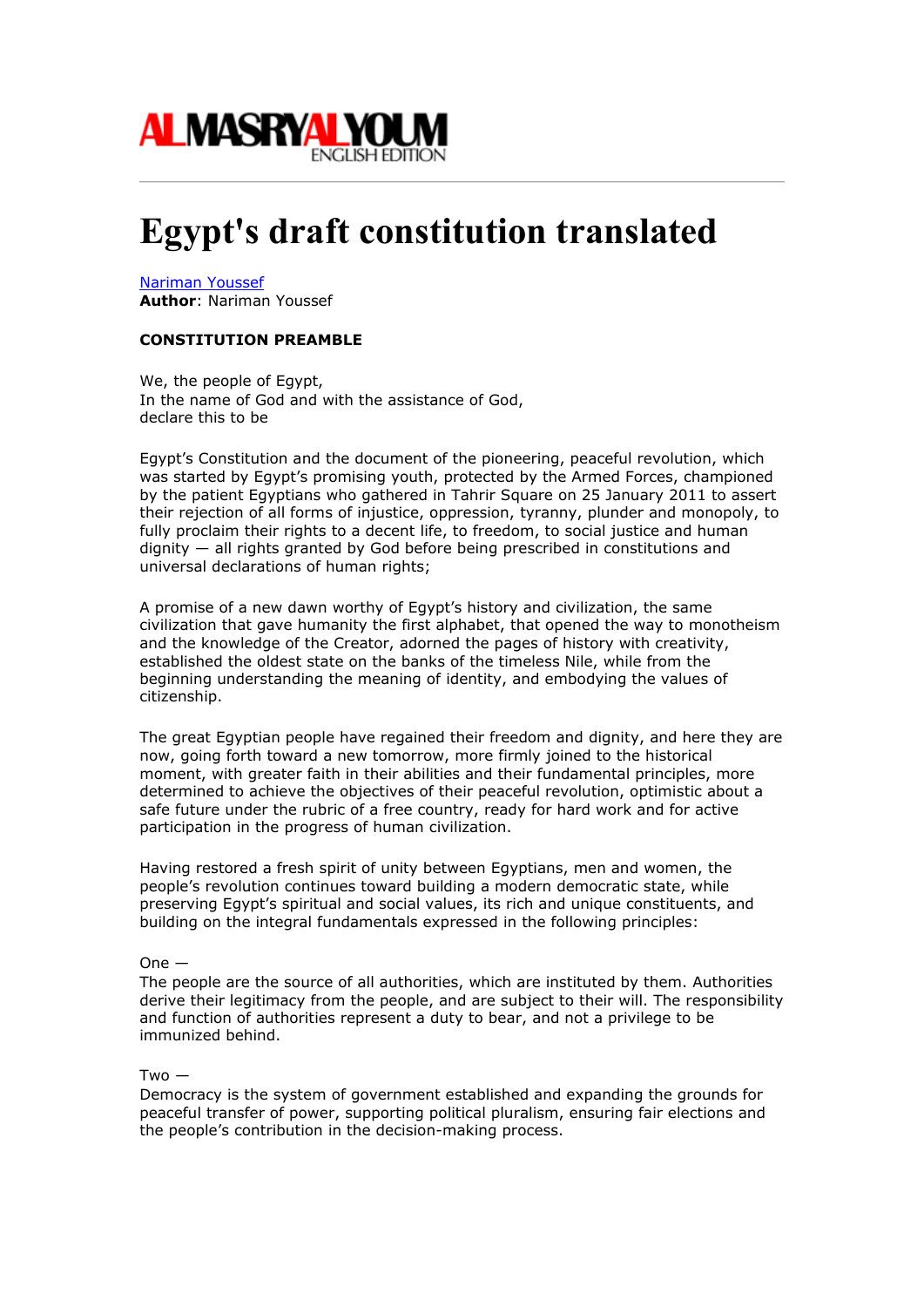## Three —

The dignity of the nation is synonymous with the dignity of the individual. No dignity is there for a nation if women are not appreciated. Women are men's sisters, and partners in gains and national responsibility.

## Four —

Freedom is a right. The freedom of citizens shall be upheld in all aspects of life; freedom of opinion, expression and creativity; and freedom in housing, property and travel, out of full belief in such freedom as a divine principle laid down by the Creator in the motion of the universe. God has created humans free and gifted them with the highest degree of refinement, intelligence and wisdom.

#### Five —

Equality and equal opportunities are established for all citizens, men and women, without discrimination or nepotism or preferential treatment, in both rights and duties.

#### Six —

The law is the basis of the individual's freedom and the legitimacy of power. The state shall succumb to the law. No voice shall transcend that of the authority of justice. The judiciary shall be independent and bears the honorable message of protecting the constitution, establishing justice, and preserving rights and duties.

## Seven —

Upholding national unity is an obligation, and the cornerstone of building a modern Egypt and of the path to progress and development. To that end, the values of tolerance and moderation shall be spread, and the rights and freedoms of all citizens shall be protected without discrimination.

## $Eight$

Defending the nation is a duty and an honor. Our Armed Forces form a patriotic, professional and neutral national institution that does not interfere in political affairs. It is the protective shield of the country.

## Nine —

Security is a great blessing that falls on the shoulders of police. The police are at the service of the people; their role is to protect them and enforce the measures of justice. There can be no justice without protection, and no protection without security institutions that respect the rule of law and human dignity.

#### $Ten -$

Arab unity is a call of history and of the future, and a demand of destiny. Such unity is to be reinforced through the integration and fraternity with countries of the Nile Valley and of the Muslim world, both a natural extension borne out of the distinctiveness of Egypt's position on the global map.

#### Eleven —

Egypt's pioneering intellectual and cultural role is emphasized as it is embodied by a soft power, which has brought forth, and still does, icons of Egyptian thought, art and creativity, as well as universities, science centers, linguistic and research centers, the press, the arts, literature and mass media, the national church and Al-Azhar, with its history as a mainstay of national identity, the Arabic language and Islamic Sharia, and as a beacon for moderate enlightened thought.

## We, the people of Egypt,

Out of faith in God and His heavenly messages,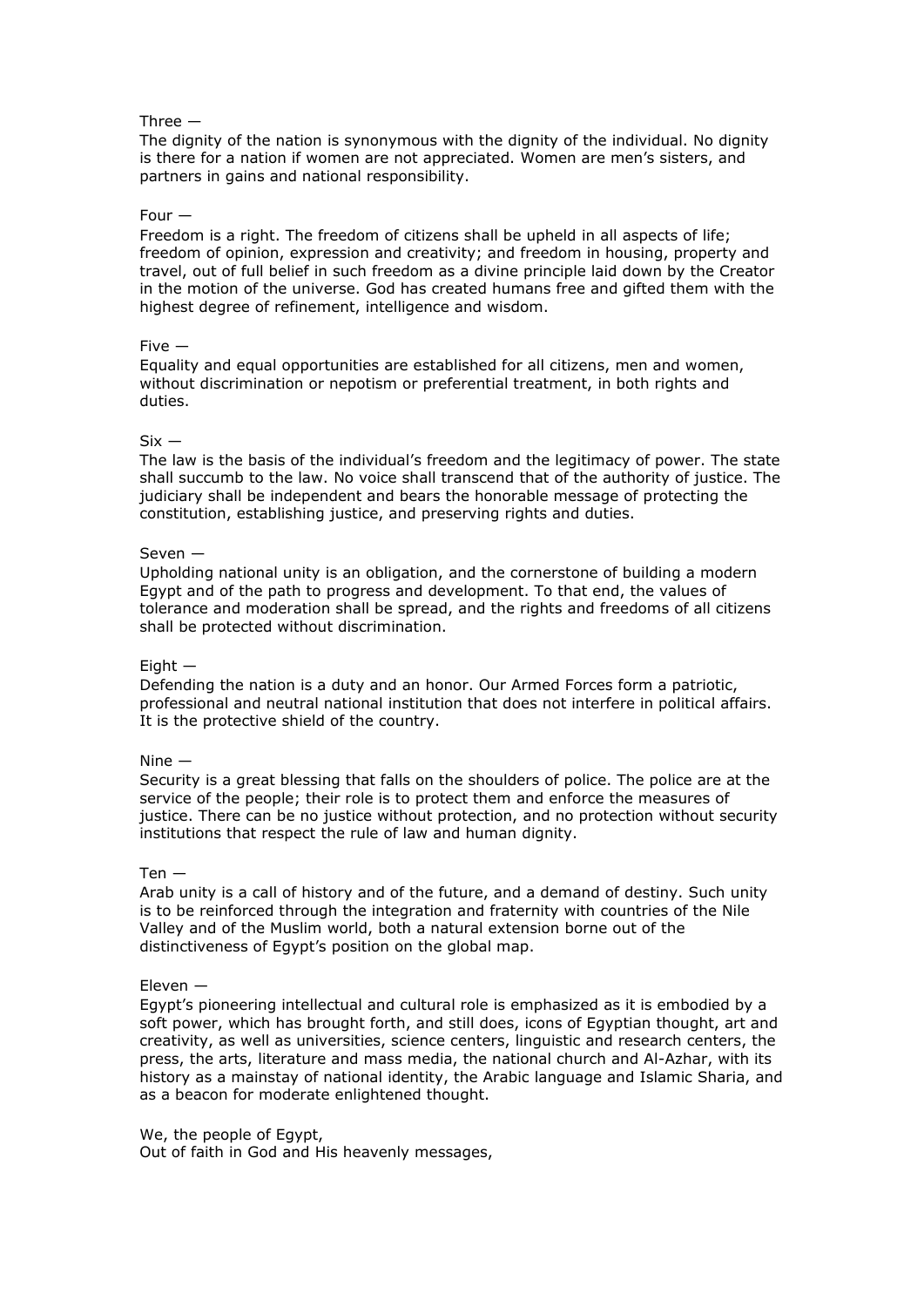In recognition of the right of the country and the nation, With awareness of our responsibilities toward the nation and humanity,

Pledge to stay committed to the principles laid out in this Preamble, which we hold to be an integral part of this Constitution that we accept and grant to ourselves, affirming our determination to uphold and defend it, and asserting that it shall be respected by all.

# **PART I: STATE AND SOCIETY**

# **Chapter One: Political principles**

# **Article 1**

The Arab Republic of Egypt is an independent sovereign state, united and indivisible, its system democratic. The Egyptian people are part of the Arab and Islamic nations, proud of belonging to the Nile Valley and Africa and of its Asian reach, a positive participant in human civilization.

# **Article 2**

Islam is the religion of the state and Arabic its official language. Principles of Islamic Sharia are the principal source of legislation.

# **Article 3**

The canon principles of Egyptian Christians and Jews are the main source of legislation for their personal status laws, religious affairs, and the selection of their spiritual leaders.

# **Article 4**

Al-Azhar is an encompassing independent Islamic institution, with exclusive autonomy over its own affairs, responsible for preaching Islam, theology and the Arabic language in Egypt and the world. Al-Azhar Senior Scholars are to be consulted in matters pertaining to Islamic law.

The post of Al-Azhar Grand Sheikh is independent and cannot be dismissed. The method of appointing the Grand Sheikh from among members of the Senior Scholars is to be determined by law.

The State shall ensure sufficient funds for Al-Azhar to achieve its objectives.

All of the above is subject to law regulations.

## **Article 5**

Sovereignty is for the people alone and they are the source of authority. The people shall exercise and protect this sovereignty, and safeguard national unity in the manner specified in the Constitution.

## **Article 6**

The political system is based on the principles of democracy and shura (counsel), citizenship (under which all citizens are equal in rights and duties), multi-party pluralism, peaceful transfer of power, separation of powers and the balance between them, the rule of law, and respect for human rights and freedoms; all as elaborated in the Constitution.

No political party shall be formed that discriminates on the basis of gender, origin or religion.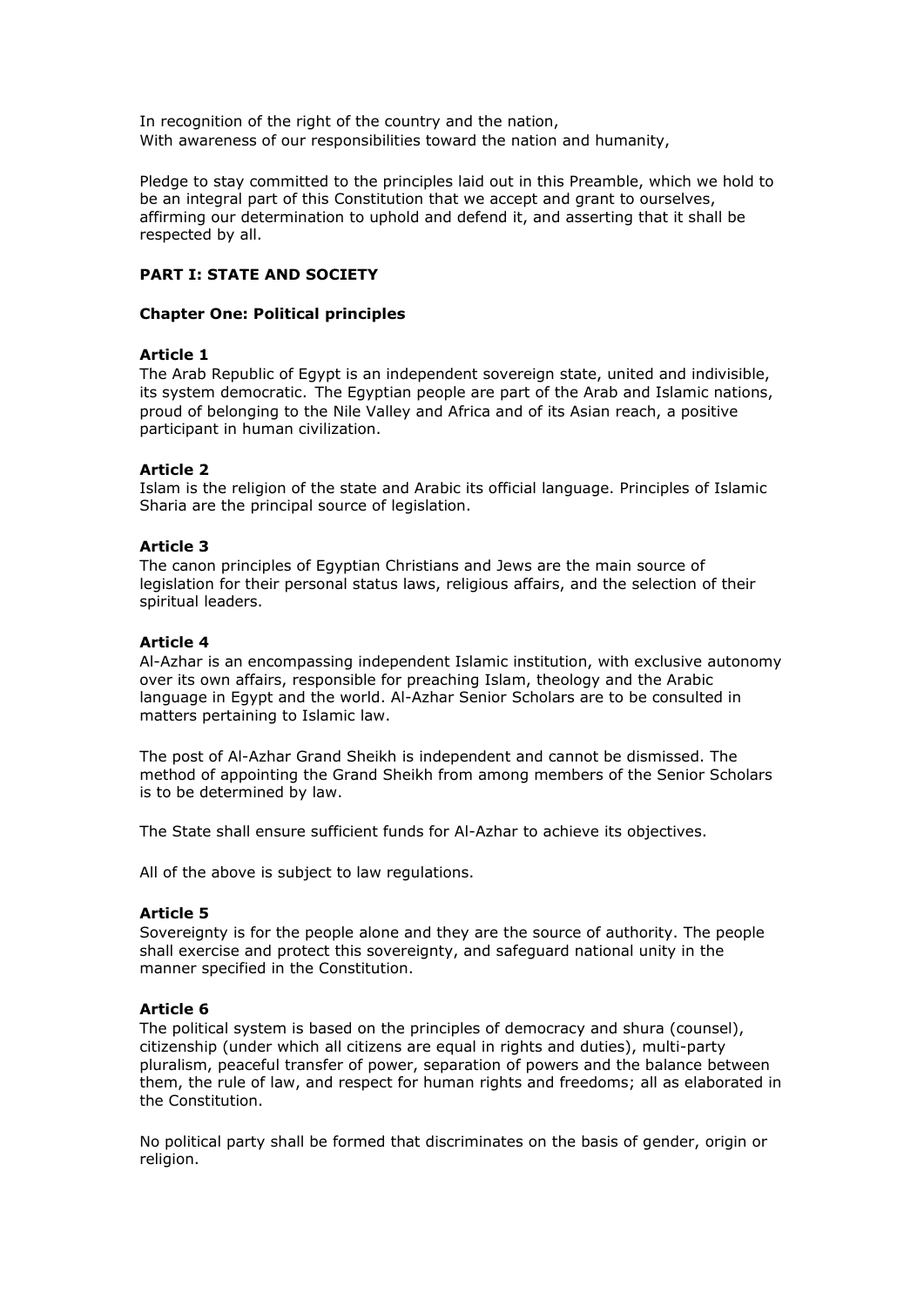Defense of the motherland and its soil is a sacred duty, and conscription is obligatory in accordance with the law.

# **Chapter Two: Social and ethical principles**

# **Article 8**

The State guarantees the means to achieve justice, equality and freedom, and is committed to facilitating the channels of social charity and solidarity between the members of society, and to ensure the protection of persons and property, and to working toward providing for all citizens; all within the context of the law.

# **Article 9**

The State shall ensure safety, security and equal opportunities for all citizens without discrimination.

# **Article 10**

The family is the basis of the society and is founded on religion, morality and patriotism.

The State is keen to preserve the genuine character of the Egyptian family, its cohesion and stability, and to protect its moral values, all as regulated by law.

The State shall ensure maternal and child health services free of charge, and enable the reconciliation between the duties of a woman toward her family and her work.

The State shall provide special care and protection to female breadwinners, divorced women and widows.

## **Article 11**

The State shall safeguard ethics, public morality and public order, and foster a high level of education and of religious and patriotic values, scientific thinking, Arab culture, and the historical and cultural heritage of the people; all as shall be regulated by law.

## **Article 12**

The State shall safeguard the cultural and linguistic constituents of society, and foster the Arabization of education, science and knowledge.

# **Article 13**

The institution of civil titles shall be prohibited.

## **Chapter Three: Economic Principles**

## **Article 14**

National economy shall be organized in accordance with a comprehensive, constant development plan, ensuring the increase of national income, enhancement of standard of living, elimination of poverty and unemployment, increase of work opportunities, and increase of production.

The development plan shall establish social justice and solidarity, ensure equitable distribution, protect consumer rights, and safeguard the rights of workers, dividing development costs between capital and labor and sharing the revenues justly.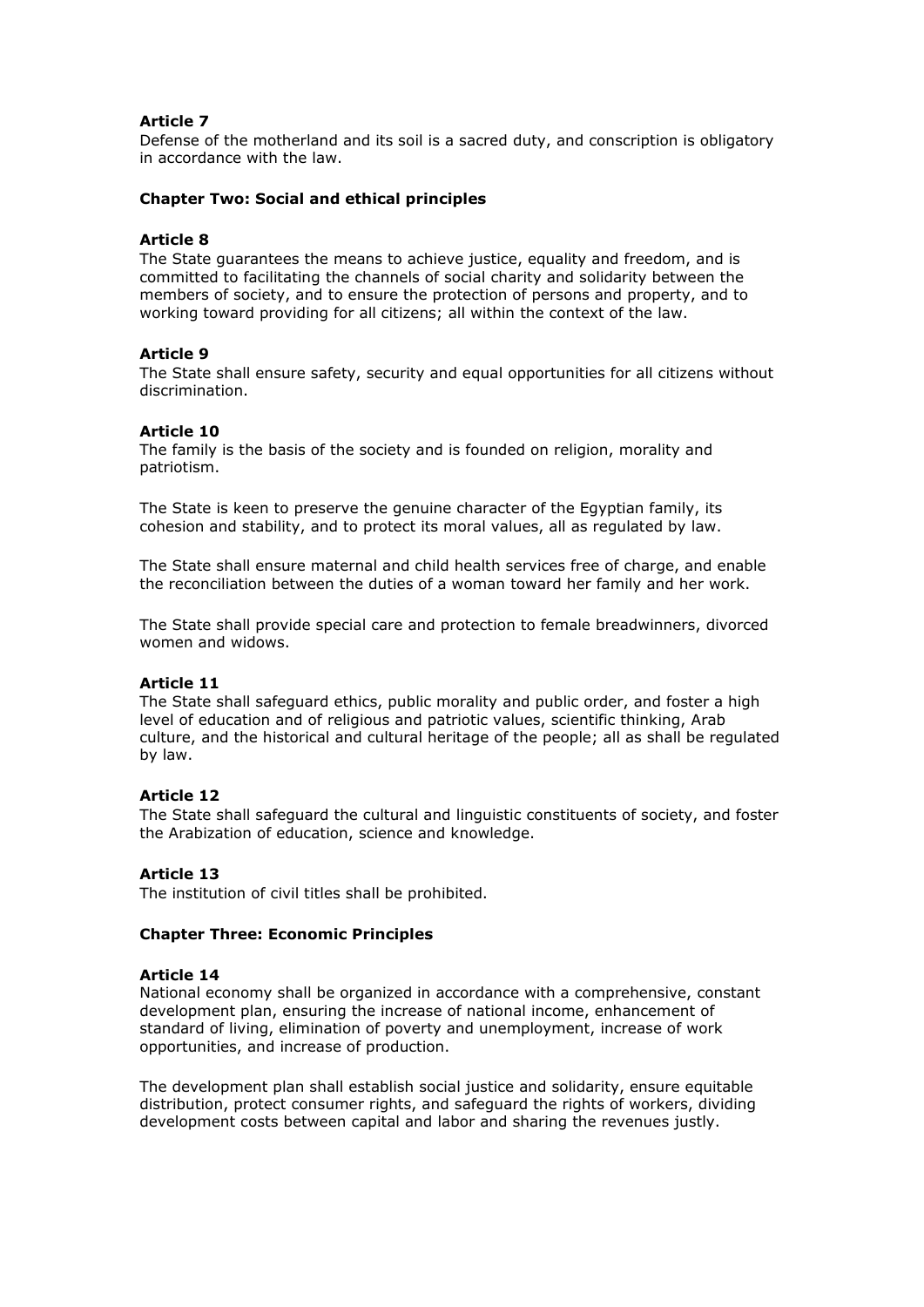Wages shall be linked to production, bridging income gaps and establishing a minimum wage that would guarantee decent living standards for all citizens, and a maximum wage in civil service positions with exemptions regulated by law.

# **Article 15**

Agriculture is an essential asset of the national economy. The State shall protect and increase farmland, work on the development of crop and plant varieties, develop and protect animal breeds and fisheries, achieve food security, provide the requirements of agricultural production, its good management and marketing, and support agricultural industries.

The law regulates the use of land, in such a way as to achieve social justice, and protect farmers and agricultural laborer from exploitation.

# **Article 16**

The State is committed to the development of the countryside and the desert, working to raise the standard of living of the farmers and the people of the desert.

# **Article 17**

Industry is an essential asset of the national economy. The State shall protect strategic industries, support industrial development, and import new technologies and their applications.

The State shall foster small handicraft industries.

## **Article 18**

The natural resources of the State belong to the people, who have a right to their revenues. The State is committed to preserving such resources for future generations and putting them to good use.

State property is not to be disposed of. The franchise to use, or the commitment to a public utility, can only be granted according to legal regulations. All money with no owner belongs to the State.

# **Article 19**

The Nile River and water resources are a national wealth. The State is committed to maintaining and developing them, and preventing abuse. The use of such resources shall be regulated by law.

# **Article 20**

The State shall protect its coasts, seas, waterways and lakes, maintain monuments and nature reserves, and remove any encroachments.

## **Article 21**

The State guarantees and protects legitimate ownership of all kinds of public, cooperative and private property and endowments, as shall be regulated by law.

## **Article 22**

Public funds are inviolable. It is a national duty of the State and society to safeguard them.

# **Article 23**

The State shall support cooperatives in all forms and ensure their independence.

## **Article 24**

Private property is inviolable and has a function in the service of national economy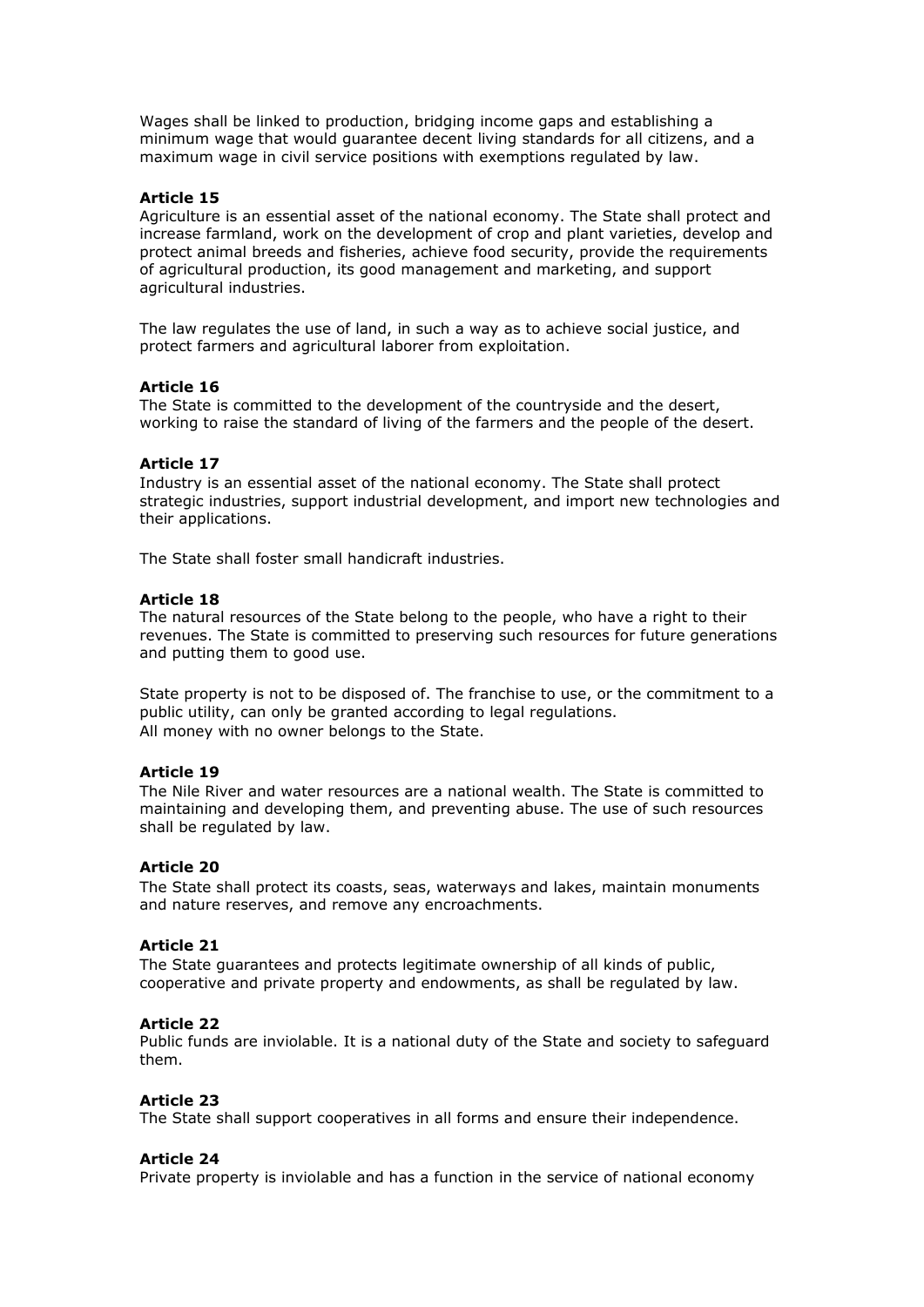without deviation or monopoly. The right of inheritance shall be safeguarded. Private property may not be placed under sequestration except in cases specified by law, and with a court order. Ownership of property may not be removed except in cases where the public good requires and with just compensation paid in advance.

All of the above shall be regulated by law.

#### **Article 25**

The State is committed to reviving and encouraging the system of charitable endowments. The way an endowment is established, the management of its funds, their investment and the distribution of proceeds to the beneficiaries, shall all be regulated by law, according to the terms of the trustee.

#### **Article 26**

Social justice is the foundation of taxation and other public finance duties.

Public taxes shall not be established, modified or repealed except by law. There shall be no exemptions except in the cases prescribed by law. No one shall be required to pay additional taxes or fees except within the limits of the law.

# **Article 27**

Workers shall have a share of the management and profits of enterprises. They shall be committed in turn to the development of production, to protecting its means and to the implementation of plans in their production units, in accordance with the law.

Workers shall be represented on the boards of directors of public sector units within the limit of 50 percent of the number of members of these boards. The law shall guarantee for small farmers and small craftsmen 80 percent of membership on the boards of directors of agricultural and industrial cooperatives.

#### **Article 28**

Saving is encouraged and protected by the State. The State shall also safeguard insurance and pension funds, in accordance with legal regulations.

# **Article 29**

Nationalization shall not be allowed except for in consideration of public interest, in accordance with the law and against fair compensation.

#### **Article 30**

Public sequestration of property shall be prohibited.

Private sequestration shall not be allowed except under a court judgment.

# **PART II: RIGHTS AND FREEDOMS**

# **Chapter One: Personal rights**

#### **Article 31**

Dignity is the right of every human being, safeguarded by the State.

Insulting or showing contempt toward any human being shall be prohibited.

#### **Article 32**

Egyptian nationality is a right, regulated by law.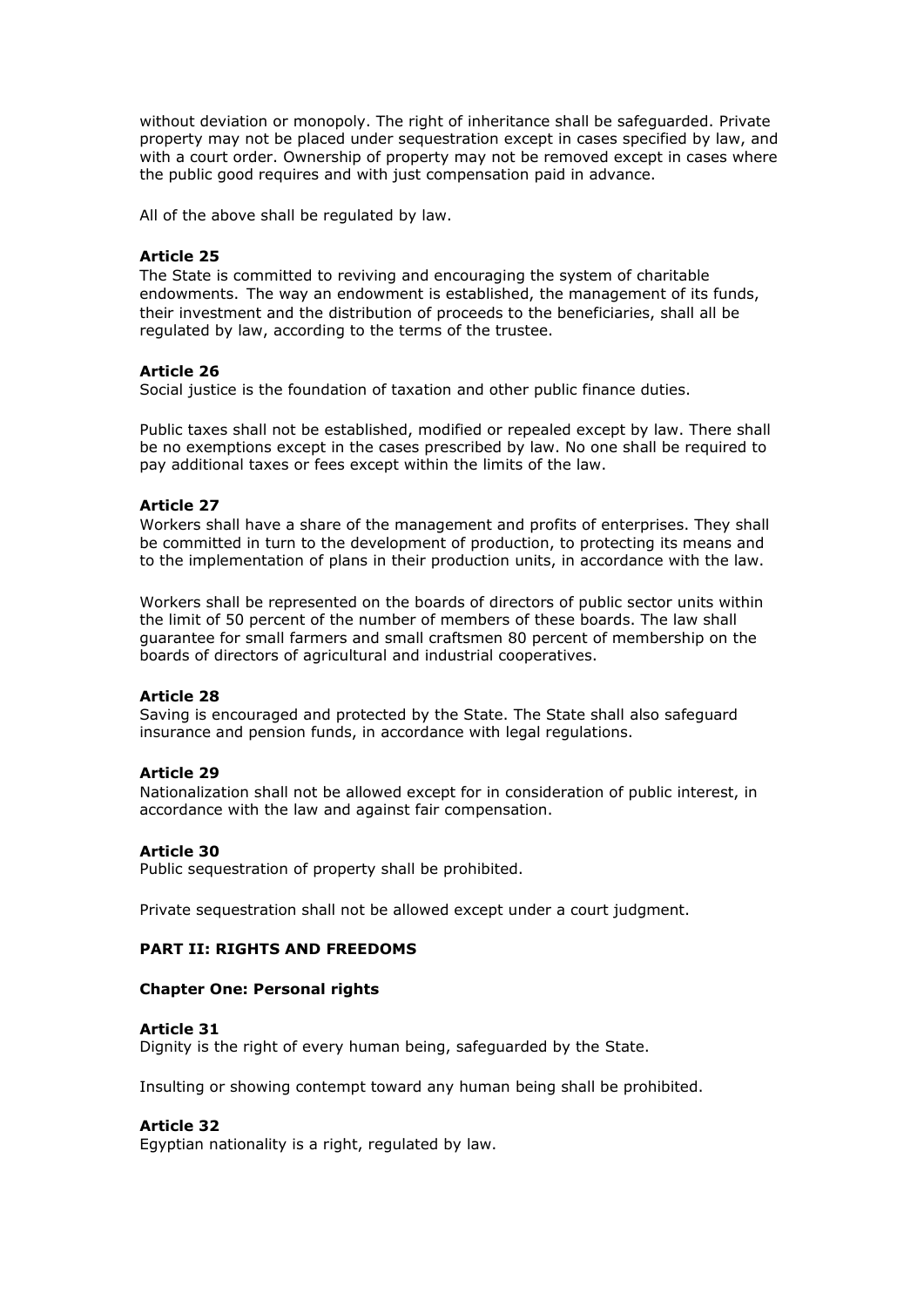All citizens are equal before the law. They have equal public rights and duties without discrimination.

# **Article 34**

Individual freedom is a natural right, safeguarded and inviolable.

# **Article 35**

Except in cases of flagrante delicto, no person may be arrested, inspected, detained or prevented from free movement except under a court order necessitated by investigations.

Any person arrested or detained must be informed of the reasons in writing within 12 hours, be presented to the investigating authority within 24 hours from the time of arrest, be interrogated only in the presence of a lawyer, and be provided with a lawyer when needed.

The person arrested or detained, and others, have the right of appeal to the courts against the measure of arrest. If a decision is not provided within a week, release becomes imperative.

The law regulates the rules for temporary detention, its duration and its causes, and cases of entitlement to compensation, whether for temporary detention or for a sentence carried out that a court final ruling has revoked.

## **Article 36**

Any person arrested, detained or whose freedom is restricted in any way, shall be treated in a manner preserving human dignity. No physical or moral harm shall be inflicted upon that person.

Only places that are humanely and hygienically fit, and subject to judicial supervision, may be used for detention.

The violation of any of the above is an offense punishable by law.

Any statement proved to have been made by a person under any of the aforementioned forms of duress or coercion or under the threat thereof, shall be considered invalid and futile.

# **Article 37**

Prison is a place of discipline and reform, subject to judicial supervision, where anything that is contrary to human dignity or a person's health is prohibited.

The State is responsible for the rehabilitation of convicts and facilitating a decent life for them after their release.

## **Article 38**

The private life of citizens is inviolable. Postal correspondence, wires, electronic correspondence, telephone calls and other means of communication shall have their own sanctity and secrecy and may not be confiscated or monitored except by a causal judicial warrant.

## **Article 39**

Private homes are inviolable. With the exception of cases of immediate danger and distress, they may not be entered, searched or monitored, except in cases defined by law, and by a causal judicial warrant which specifies place, timing and purpose. Those in a home shall be alerted before the home is entered or searched.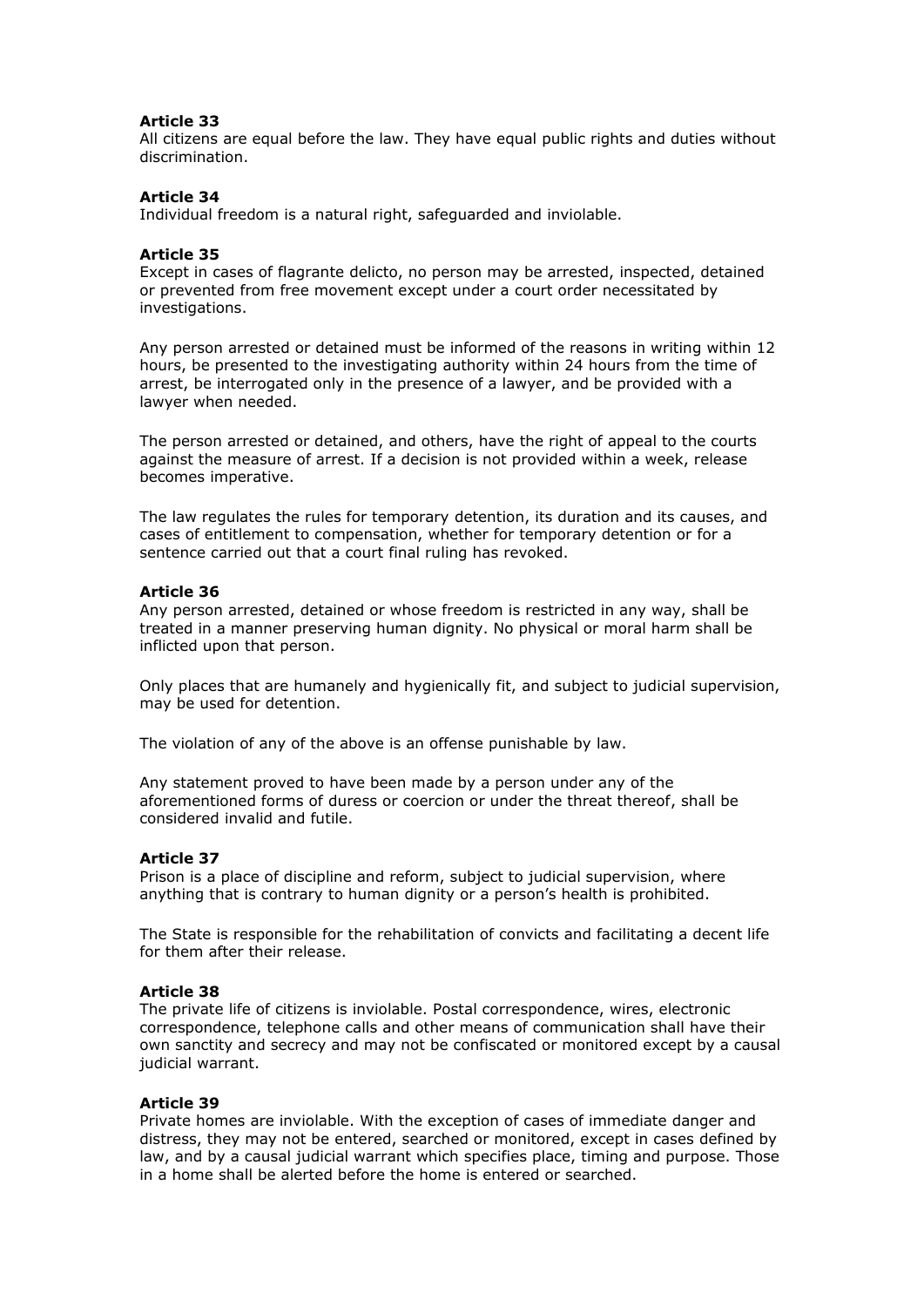All residents have a right to security which is safeguarded by the State, and are protected by law against criminal threats.

## **Article 41**

The sanctity of the human body is inviolable, and the trafficking of human organs prohibited. No person may be subjected to any medical or scientific experiment without free, documented consent, and in accordance with the established foundations of medical science, in the manner regulated by law.

# **Article 42**

Freedom of movement, residence and immigration shall be safeguarded.

No citizen may be deported from or prevented from returning to the country.

No citizen shall be prevented from leaving the country, nor placed under house arrest, except by a causal judicial warrant, and for a definite period.

# **Chapter Two: Moral and political rights**

# **Article 43**

Freedom of belief is an inviolable right.

The State shall guarantee the freedom to practice religious rites and to establish places of worship for the divine religions, as regulated by law.

## **Article 44**

Insult or abuse of all religious messengers and prophets shall be prohibited.

## **Article 45**

Freedom of thought and opinion shall be guaranteed.

Every individual has the right to express an opinion and to disseminate it verbally, in writing or illustration, or by any other means of publication and expression.

## **Article 46**

Freedom of creativity in its various forms is the right of every citizen.

The State shall advance science, literature and the arts, care for creators and inventors, protect their creations and innovations, and work to apply them for the benefit of society.

The State shall take the necessary measures to preserve the nation's cultural heritage and promote cultural services.

## **Article 47**

Access to information, data, documents and statistics, and the disclosure and circulation thereof, is a right guaranteed by the state, in a manner that does not violate the sanctity of private life or the rights of others, and that does not conflict with national security.

The law regulates the rules for filing and archiving public documents, the means of access to information, the means of complaint when access is refused, and the consequent accountability.

## **Article 48**

Freedom of the press, printing, publication and mass media shall be guaranteed. The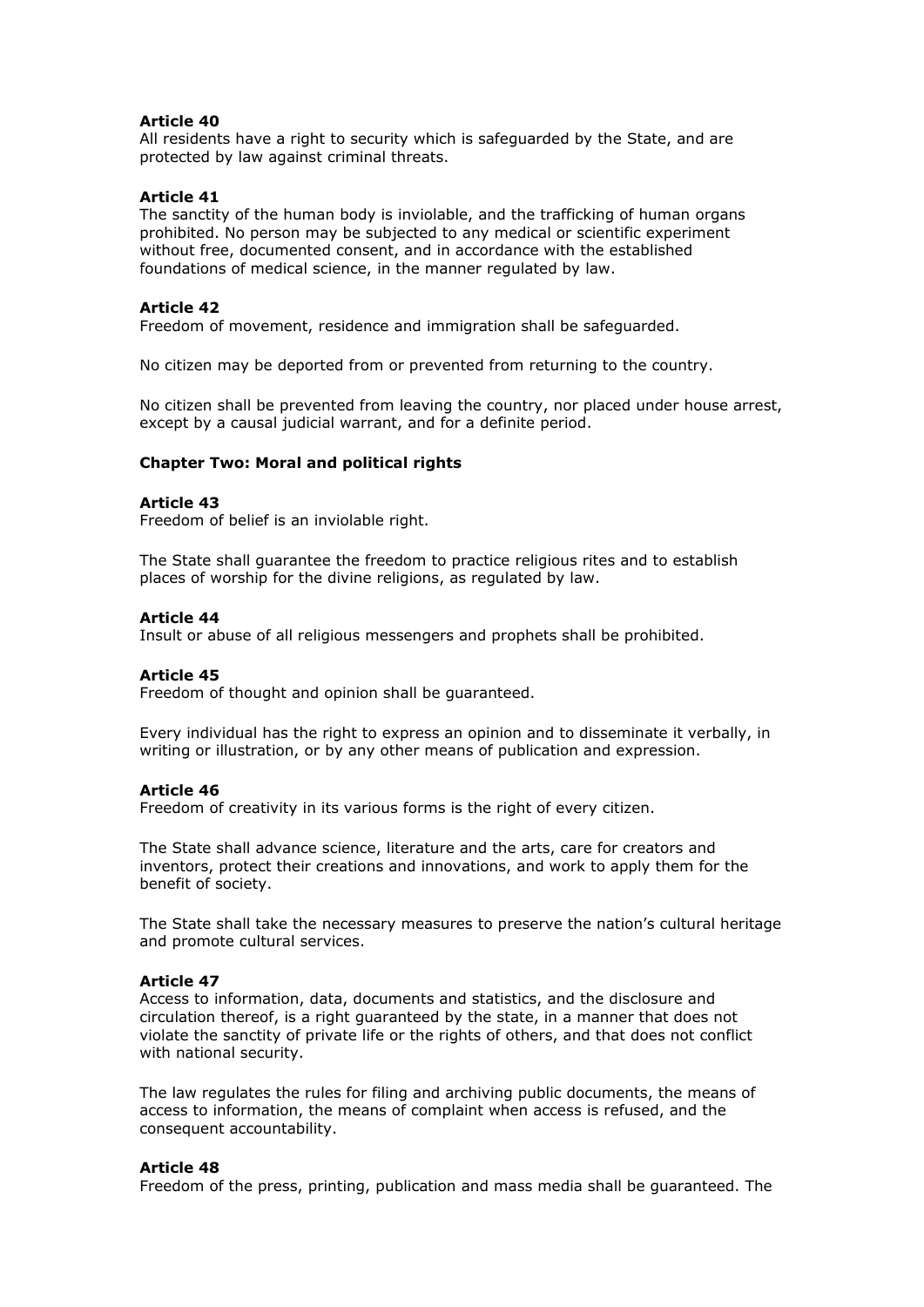media shall be free and independent to serve the community and to express the different trends in public opinion, and contribute to shaping and directing in accordance with the basic principles of the State and society, and to maintain rights, freedoms and public duties, respecting the sanctity of the private lives of citizens and the requirements of national security. The closure or confiscation of media outlets is prohibited except with a court order.

Control over the media is prohibited, with the exception of specific censorship that may be imposed in times of war or public mobilization.

#### **Article 49**

Freedom to publish and own newspapers of all kinds is a guaranteed subject of notification for every natural or juridical Egyptian person.

The establishing of radio stations, television broadcasting and digital media is regulated by law.

# **Article 50**

Citizens have the right to organize public meetings, processions and peaceful demonstrations, unarmed and based on the notification regulated by law.

The right to private assembly is guaranteed without the need for prior notice. Security personnel shall not attend or intercept such private meetings.

## **Article 51**

Citizens have the right to establish associations and civil institutions, subject to notification only. Such institutions shall operate freely, and be deemed legal persons.

Authorities may not disband them or their administrative bodies without a court order, in the manner prescribed by the law.

# **Article 52**

The freedom to form syndicates, unions and cooperatives is a right guaranteed by law. They shall be deemed legal persons, be formed on a democratic basis, operate freely, participate in the service of community service, raising the standard of productivity among their members, and safeguarding their assets.

Authorities may not disband them or their boards except under a court order.

#### **Article 53**

Trade unions are regulated by law and managed on a democratic basis, the accountability of their members subject to professional codes of ethics. One trade union is allowed per profession.

Authorities may not disband the boards of trade unions except with a court order, and may not place them under sequestration.

#### **Article 54**

Every individual has the right to address public authorities in writing and under his own signature.

Addressing public authorities should not be in the name of groups, with the exception of juridical persons.

#### **Article 55**

Citizen participation in public life and a national duty: Every citizen shall have the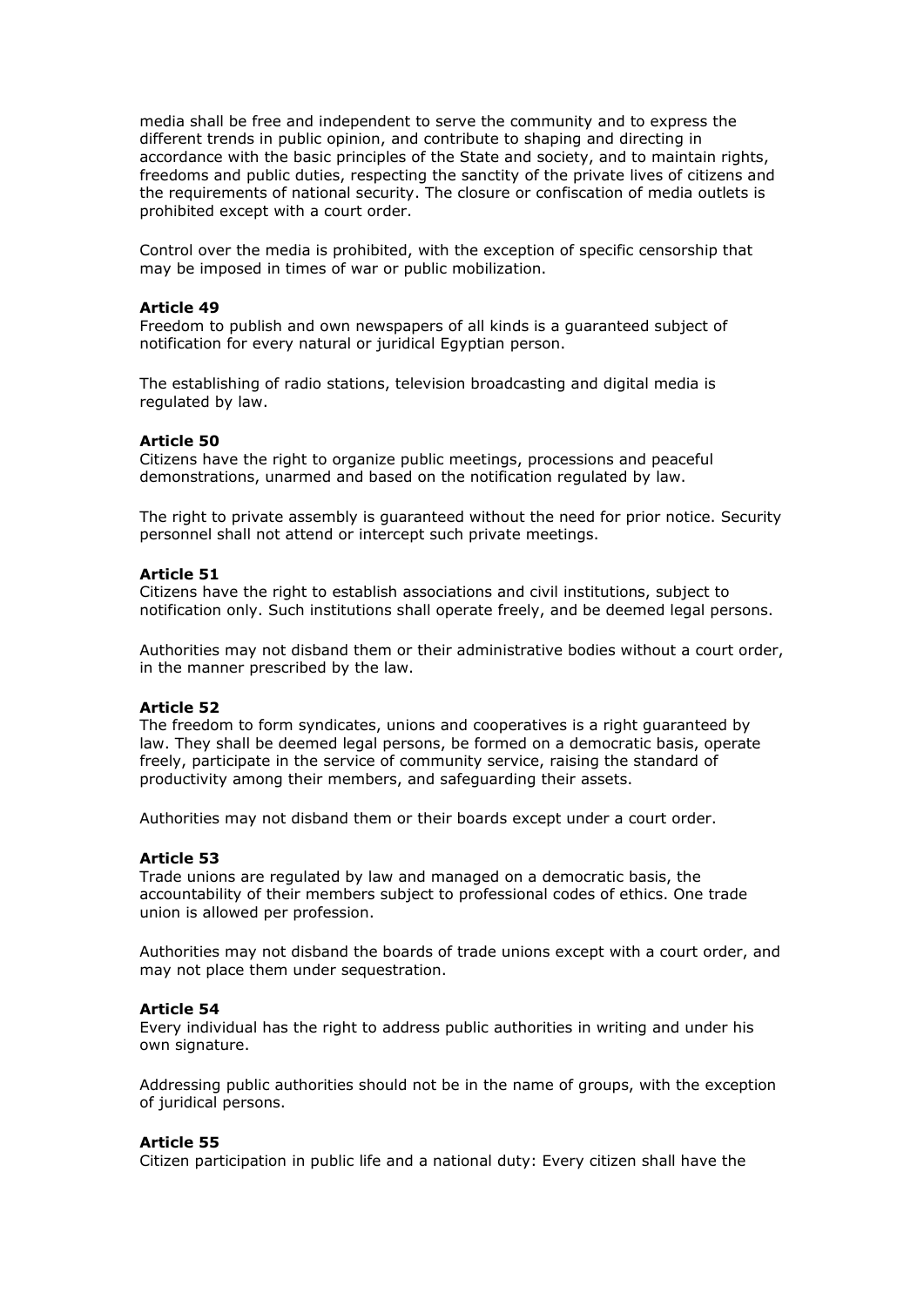right to vote, run for elections, and express opinions in referendums, according to the provisions of the law.

The State is responsible for the inclusion of the name of every citizen who is qualified to vote in the voters' database without waiting for an application.

The State shall ensure the fairness, validity, impartiality and integrity of referendums and elections. Interference in anything of the above is a crime punishable by law.

#### **Article 56**

The State shall safeguard the interests of Egyptians living abroad, protect them and protect their rights and freedoms, help them perform their public duties toward the Egyptian State and society, and encourage their contribution to the development of the nation.

Their participation in elections and referendums is regulated by law.

## **Article 57**

The right to political asylum shall be granted by the State to every foreigner deprived in their country of public rights and freedoms guaranteed by the Constitution.

Extradition of political refugees is prohibited.

All of the above shall be subject to law regulations.

#### **Chapter Three: Economic and social rights**

## **Article 58**

High-quality education is a right guaranteed by the State for every citizen. It is free throughout its stages in all government institutions, obligatory in the primary stage, and the State shall work to extend obligation to other stages.

The State supports and encourages technical education, and oversees education in all its forms.

All educational institutions, public and private, local and otherwise shall abide by the State educational plans and goals, and realize the link between education and the needs of society and production.

#### **Article 59**

The State shall guarantee the freedom of scientific and literary research. The autonomy of universities, scientific and linguistic academies, and research centers shall be safeguarded; the State shall provide them with a sufficient percentage of the national revenue.

#### **Article 60**

The Arabic language is a primary subject in all stages of education in all educational institutions.

Religious education and national history are core subjects of pre-university education in all its forms.

Universities shall be committed to the teaching of ethics pertaining to the various disciplines.

#### **Article 61**

The State shall develop a comprehensive plan to eradicate illiteracy across ages, for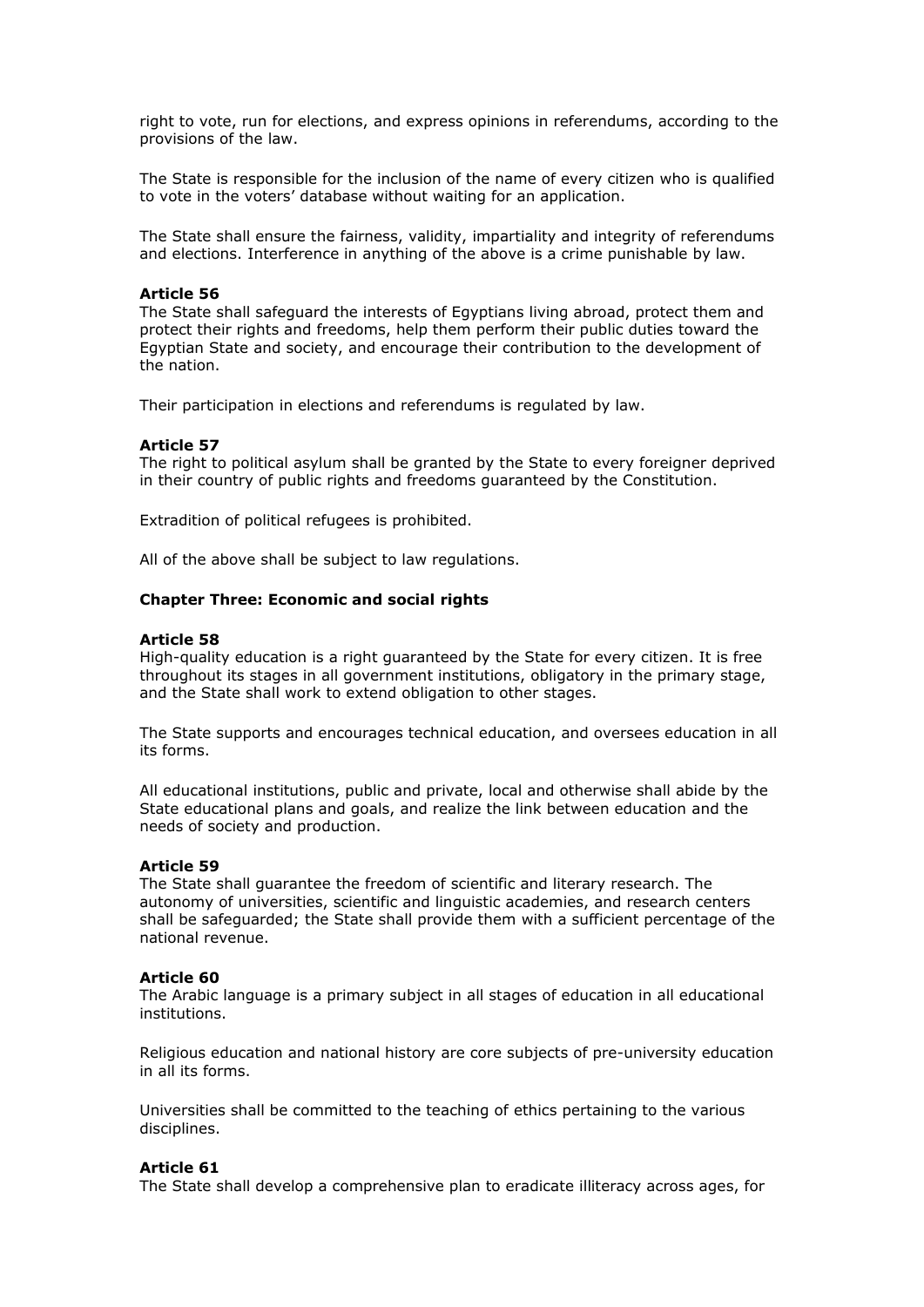males and females, to be executed with social participation within 10 years from the date of the constitution.

# **Article 62**

Healthcare is a right of every citizen, and the State shall allocate a sufficient percentage of the national revenue.

The State shall provide healthcare services and health insurance in accordance with just and high standards, to be free of charge for those who are unable to pay.

All health facilities shall provide various forms of medical treatment to every citizen in cases of emergency or life danger.

The State shall supervise all health facilities, inspect them for quality of services, and monitor all materials, products and means of health-related publicity. Legislation to regulate such supervision shall be drafted.

## **Article 63**

Work is a right, duty and honor for every citizen, guaranteed by the State on the basis of the principles of equality, justice and equal opportunities.

There shall be no forced labor except in accordance with law.

Public sector employees shall work in the service of the people. The State shall employ citizens on the basis of merit, without nepotism or mediation. Any violation is a crime punishable by law.

The State guarantees for every worker the right to fair pay, vacation, retirement and social security, healthcare, protection against occupational hazards, and the application of occupational safety conditions in the workplace, as prescribed by law.

Workers may not be dismissed except in the cases prescribed by law.

The right to peaceful strike is regulated by law.

## **Article 64**

With regards to the martyrs and the injured of wars, of the 25 January revolution, and of national duty, the State shall honor them and support their families, as well as war veterans and the injured, the families of those missing at war, and similar cases.

They, their children and their wives shall have priority in employment opportunities.

All of the above shall be regulated by law.

## **Article 65**

The State shall provide social insurance services.

All citizens unable to support themselves and their families in cases of incapacity, unemployment and old age have the right to social insurance guaranteeing a minimum sustenance.

## **Article 66**

The State shall provide an adequate pension for small-scale farmers, agricultural workers, casual workers, and all who do not have access to the social insurance system.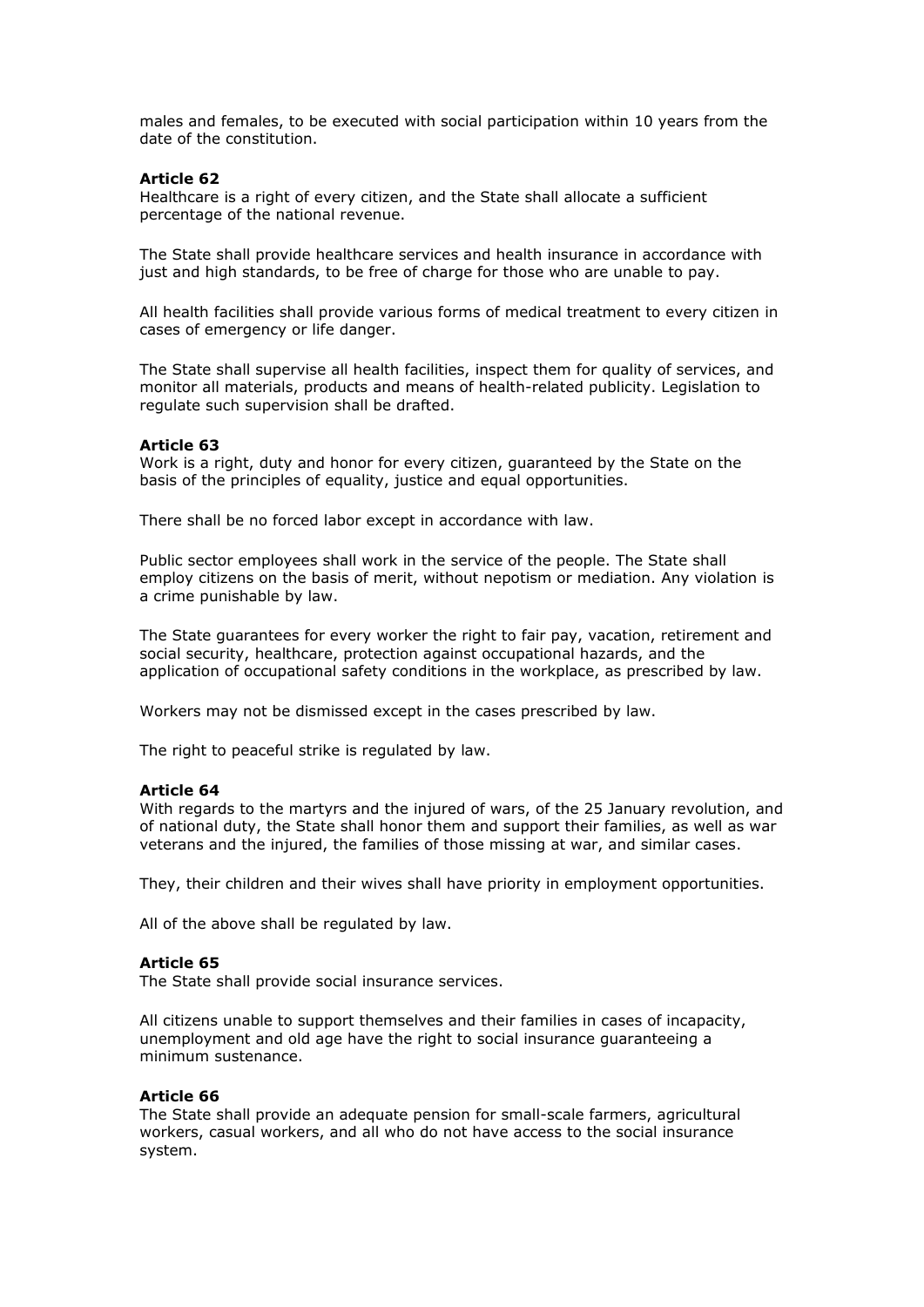All are subject to law regulations.

# **Article 67**

Adequate housing, clean water and healthy food are given rights.

The state adopts a national housing plan, its basis in social justice, the promotion of independent initiatives and housing cooperatives, and the regulation of the use of national territory for the purposes of construction, in accordance with public interest and with the rights of future generations.

# **Article 68**

Everyone has the right to play sports.

State and social institutions shall strive to discover talented athletes and support them, and take the necessary measures to encourage exercise.

# **Article 69**

All individuals have the right to a healthy environment. The State shall safeguard the environment against pollution, and promote the use of natural resources in a manner that prevents damage to the environment and preserves the rights of future generations.

# **Article 70**

Every child, from the moment of birth, has the right to a proper name, family care, basic nutrition, shelter, health services, and religious, emotional and cognitive development.

The State shall care and protect the child in the case of the loss of family. The State also safeguards the rights of disabled children, and their rehabilitation and integration into society.

Child labor is prohibited before passing the age of compulsory education, in jobs that are not fit for a child's age, or that prevent the child from continuing education.

A child may only be detained for a specified period, must be provided with legal assistance, and be held in a convenient location, taking into account separation according to gender, ages and type of crime, and be held away from places of adult detention.

# **Article 71**

The State shall provide care for children and youth; shall support their development spiritually, morally, culturally, educationally, physically, psychologically, socially and economically; and shall empower them for active political participation.

## **Article 72**

The State shall provide for people with disabilities health, economic and social care, and shall provide them with employment opportunities, raise social awareness toward them, and adapt public facilities to suit their needs.

## **Article 73**

All forms of oppression, exploitation and sex trafficking are prohibited and criminalized by law.

## **Chapter Four: Guarantees for the protection of rights and freedoms**

## **Article 74**

Sovereignty of the law shall be the basis of rule in the State.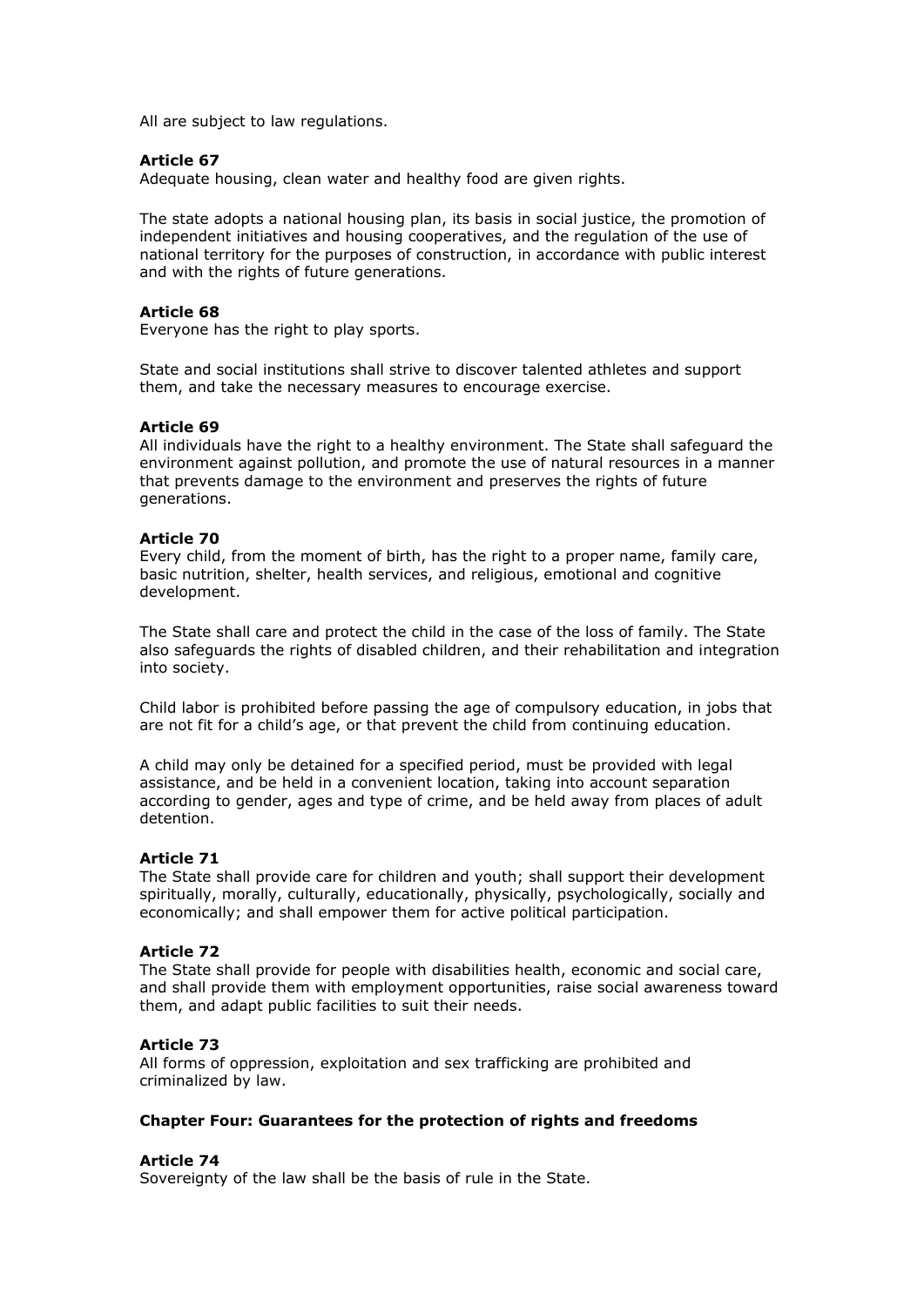The independence and immunity of the judiciary are two basic guarantees to safeguard rights and freedoms.

# **Article 75**

The right to litigation is inalienable and guaranteed for all.

The State shall guarantee accessibility of judicature for litigants, and rapid decision on cases.

Any stipulation of immunity of any act or administrative decision from the control of the judicature is prohibited.

No person shall be tried except before their natural judge; exceptional courts are prohibited.

## **Article 76**

Penalty shall be personalized. There shall be no crime or penalty except in accordance with the law of the Constitution. No penalty shall be inflicted except by a judicial sentence. Penalty shall be inflicted only for acts committed after a law has come into force.

## **Article 77**

No criminal action shall be made except under an order from a judiciary body, save for cases defined by law.

A defendant is innocent until proven guilty in legal trial, and granted the right of defense. Every person accused of a felony shall be provided with a defense lawyer. Minor offenses, in which a defense lawyer is also required, are determined by law.

The law regulates the rules of appeal for felonies and offenses.

The state shall provide protection for victims of crime, witnesses, defendants and informants where necessary.

## **Article 78**

The right of defense in person or by proxy is guaranteed.

The law secures, for financially incapable citizens, means to resort to justice and to defend their rights.

## **Article 79**

Sentences shall be issued and enforced in the name of the people. Abstention from or obstruction of enforcing such sentences on the part of the concerned civil servants is considered a crime punishable by law. In such case, a person issued a sentence in his favor shall have the right to lodge a direct criminal action before the competent court.

## **Article 80**

Any encroachment on any of the rights and freedoms guaranteed by the Constitution shall be considered a crime for which criminal and civil lawsuit shall not be forfeited by prescription. The State shall grant a fair compensation to the victim of such encroachment.

The injured party shall have the right to lodge a direct criminal action.

The National Council for Human Rights shall inform the Public Prosecution of any violation of these rights, may join the injured party in a civil action, and may appeal on their behalf.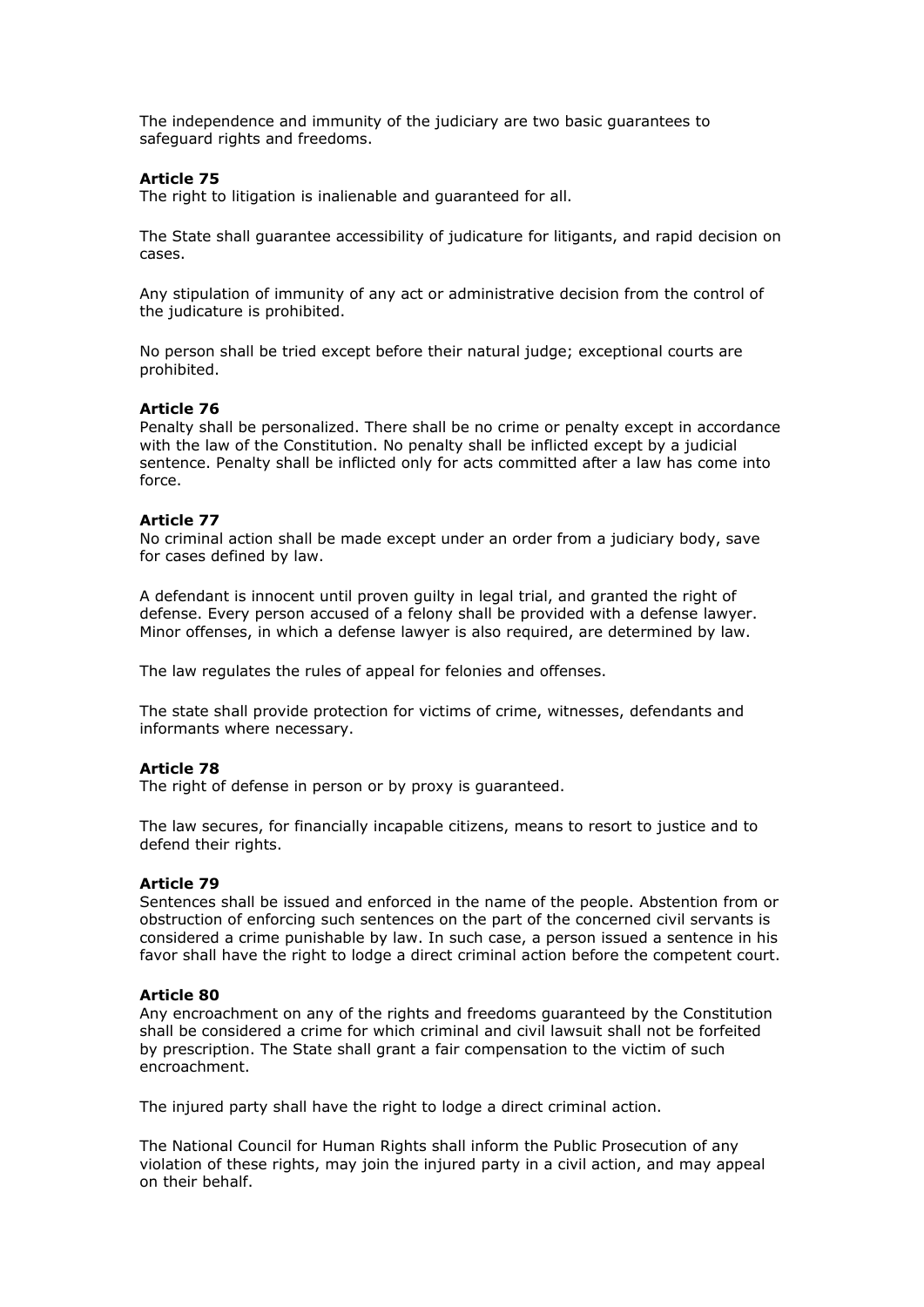Rights and freedoms pertaining to the individual citizen shall not be subject to disruption or detraction.

No law that regulates the practice of the rights and freedoms shall include what would constrain their essence.

Such rights and freedoms shall be practiced in a manner not conflicting with the principles pertaining to State and society included in Part I of this Constitution.

# **PART III: PUBLIC AUTHORITIES**

## **Chapter One: Legislative authority**

## **Section 1: Common provisions**

# **Article 82**

The legislative power shall consist of the House of Representatives and the Shura Council.

Each shall exercise their respective authorities as set out in the Constitution.

## **Article 83**

Membership of the House of Representatives and the Shura Council may not be combined.

Other cases of incompatibility may be specified by law.

## **Article 84**

Save in exceptional cases defined by law, members of either the House of Representatives or the Shura Council are to be fully devoted to their offices, with any other job or post kept open for their return, in accordance with the provisions of the law.

## **Article 85**

A Member of a Legislative House is unconditionally representative of the population as a whole.

## **Article 86**

Prior to the start of his or her tenure, a Member shall take the following oath before his or her Council: "I swear by Almighty God to loyally uphold the republican system, to respect the Constitution and the law, to fully look after the interests of the people, and to safeguard the independence and territorial integrity of the motherland."

## **Article 87**

The Court of Cassation shall have final jurisdiction over the validity of memberships in both Houses. Challenges shall be submitted to the court within a period not exceeding 30 days from the announcement of the final election results, and a verdict shall be passed within 60 days from the date of receipt of the challenge.

Where a membership is deemed invalid, it becomes void from the date the verdict is reported to Parliament.

## **Article 88**

Throughout his or her tenure, no Member of a Legislative House may, in person of through an intermediary, purchase or rent any State property, lease or sell to or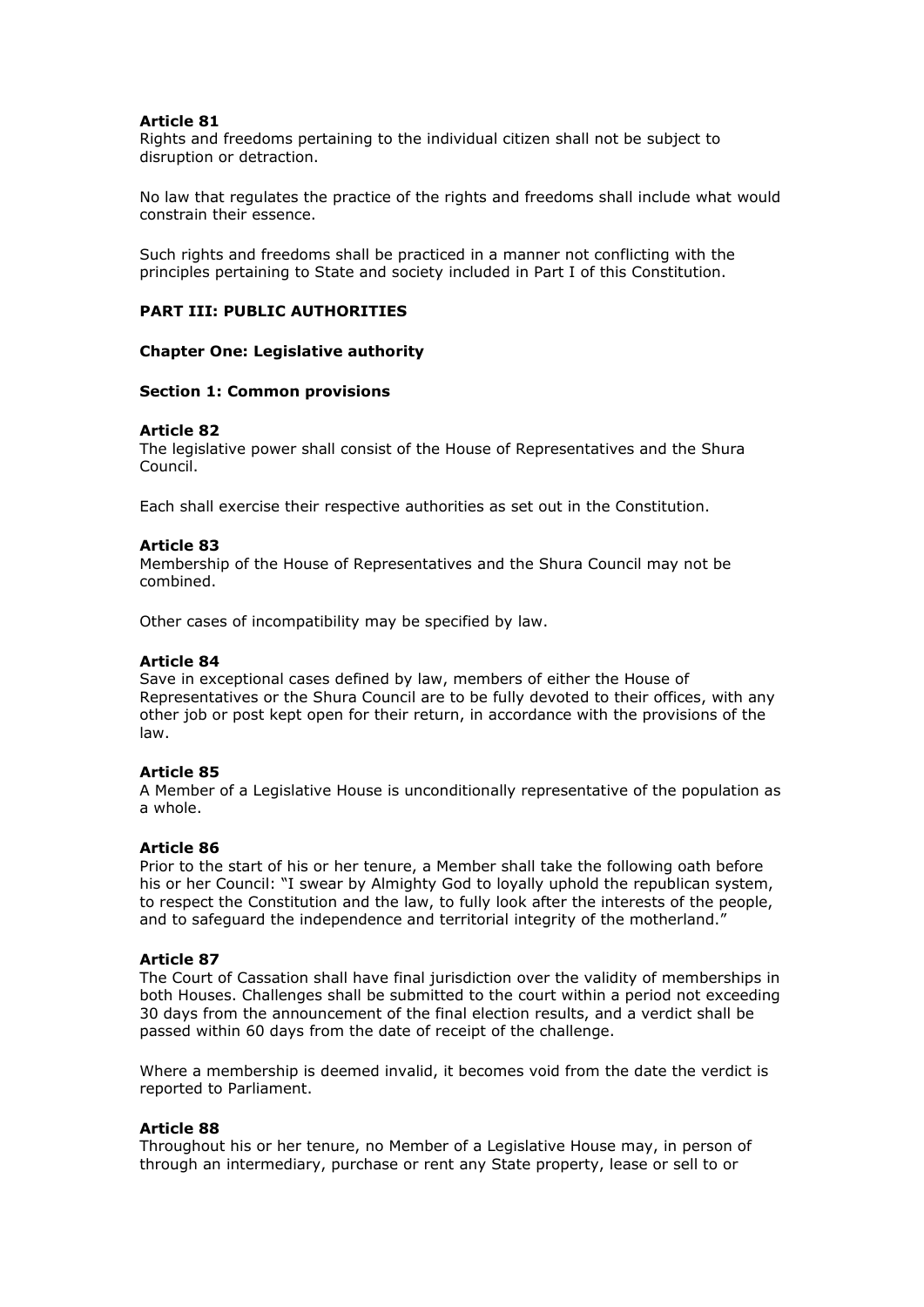barter with the State any part of their own property, or conclude a contract with the State as vendor, supplier or contractor.

Members shall provide financial disclosures and present them to their Council, at the start and at the end of their tenure, as well as at the end of each year.

If, in relation to their membership in a Legislative House, Members should receive cash or in-kind gifts, such gifts shall go into the Public Treasury.

All of the above is subject to regulation by law.

## **Article 89**

Members of the Legislative Houses shall not be held to account for any opinions pertaining to their tasks in Parliament.

#### **Article 90**

It is prohibited, except in cases of flagrante delicto, to take criminal action against Members of the Legislative Houses without prior permission from their Council. If not in session, permission must be granted by the Council Office, and the House of Representatives or Shura Council notified at the first subsequent session of any measures taken.

In all cases, if a request for permission to take legal action against a Member of Parliament does not receive a response within 30 days, the permission is to be considered granted.

## **Article 91**

Members shall receive a remuneration determined by the law.

## **Article 92**

The seats of both the House of Representatives and the Shura Council are in Cairo.

However, in exceptional circumstances, either of them may hold meetings elsewhere, at the request of the President of the Republic or one-third of the members of the House or Council.

Any meetings otherwise shall be deemed illegitimate and the resolutions passed therein shall be considered void.

#### **Article 93**

The sessions of the House of Representatives and the Shura Council shall be held in public.

However, closed sessions may be held at the request of the President of the Republic, the Prime Minister, or at least 20 of its members. The House of Representatives or Shura Council shall then decide whether the debate on the question submitted thereto shall take place in public or closed sessions.

#### **Article 94**

The President of the Republic shall convoke the House of Representatives and the Shura Council for their ordinary annual sessions before the first Thursday of October. If not convoked, the Councils are prescribed by the Constitution to meet on the said day.

The ordinary meeting session shall continue for at least eight months. The President of the Republic shall bring each session to a close with the approval of the Councils,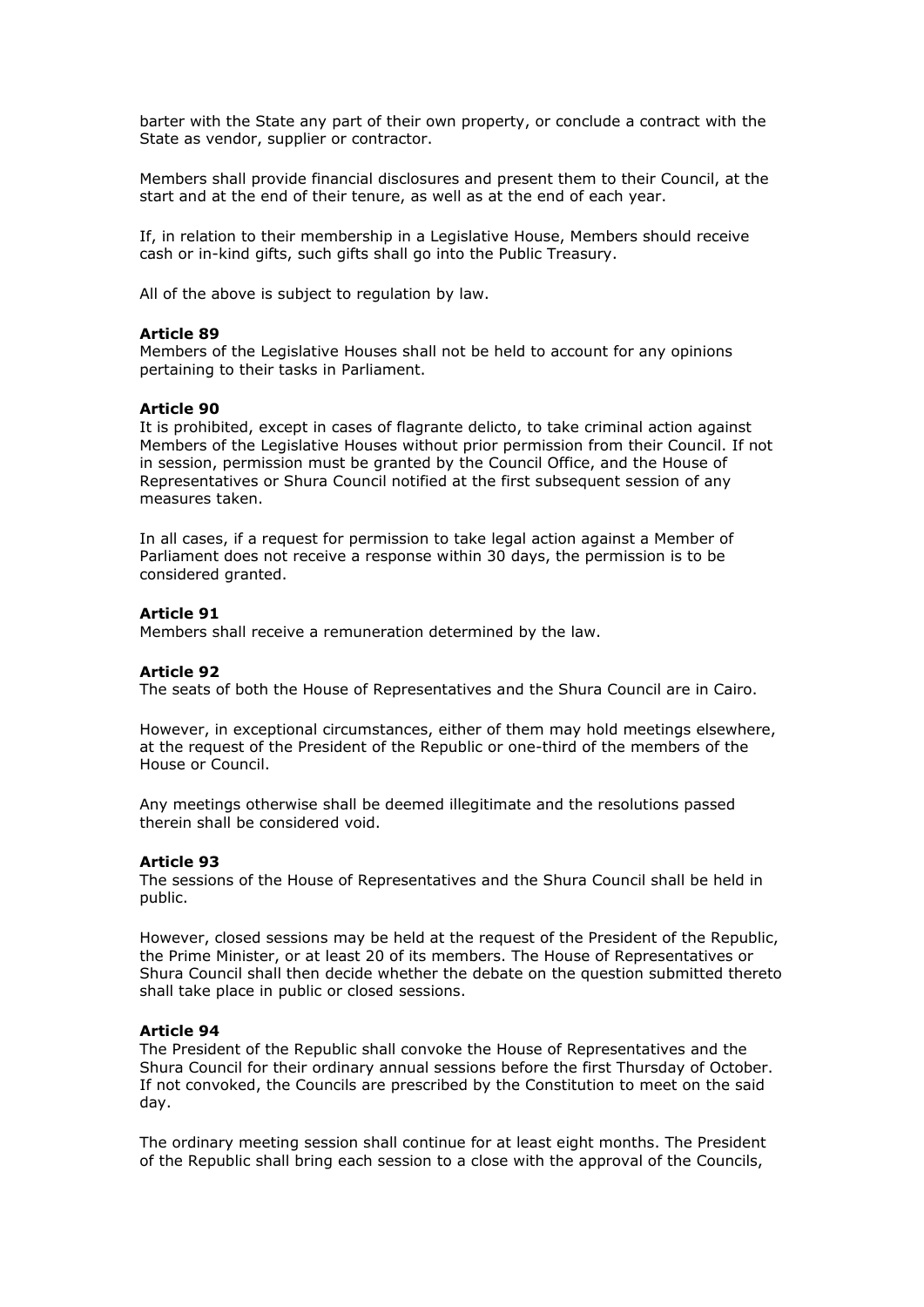and in the case of the House of Representatives, only after the general budget of the State has been adopted.

#### **Article 95**

When necessary, the House of Representatives or the Shura Council may be called to an extraordinary meeting, by the President of the Republic, by the Cabinet, or upon a request signed by at least 10 Shura Council or House of Representatives members.

#### **Article 96**

The meetings of the House of Representatives or Shura Council, and the resolutions they pass, shall not be considered valid unless attended by the majority of its members.

In cases other than those stipulating a special majority, resolutions shall be adopted based on an absolute majority of the members present. In case of a tie vote, the matter in deliberation shall be deemed rejected.

## **Article 97**

Each Council shall elect, in the first meeting of its regular annual session, a speaker and two deputy speakers for the full legislative term in the case of the House of Representatives, and for half of the legislative term in the case of the Shura Council. If the seat of either becomes vacant, the Shura Council or House of Representatives shall elect a replacement, whose term will last until the end of its predecessor's.

In all cases, one-third of the members of either House could request a new election of the Speaker or Deputy Speakers in the first meeting of the regular annual session.

#### **Article 98**

If the presidency is temporarily assumed by the Speaker of the House of Representatives or of the Shura Council, said Council shall be chaired by the older of the two Deputy Speakers.

#### **Article 99**

Each Council shall lay down its own bylaws regulating its work and the manner of practicing its functions, to be published in the Official Gazette.

#### **Article 100**

Each Council shall maintain its internal order, a responsibility assumed by each Council's Speaker.

No armed forces may be present within or in vicinity of either of the Legislative Houses except at the request of the Council's Speaker.

# **Article 101**

The President of the Republic, the Cabinet, and every member of the House of Representatives shall have the right to propose laws.

Every draft law shall be referred to a specialist committee of the House of Representatives, which shall study it and submit a report.

Draft laws presented by members of the House of Representatives shall not be referred to that committee before being first endorsed by the Proposals Committee and approved for consideration by the House of Representatives. Reasons for rejection must be presented if the Proposals Committee does not endorse a proposal for consideration.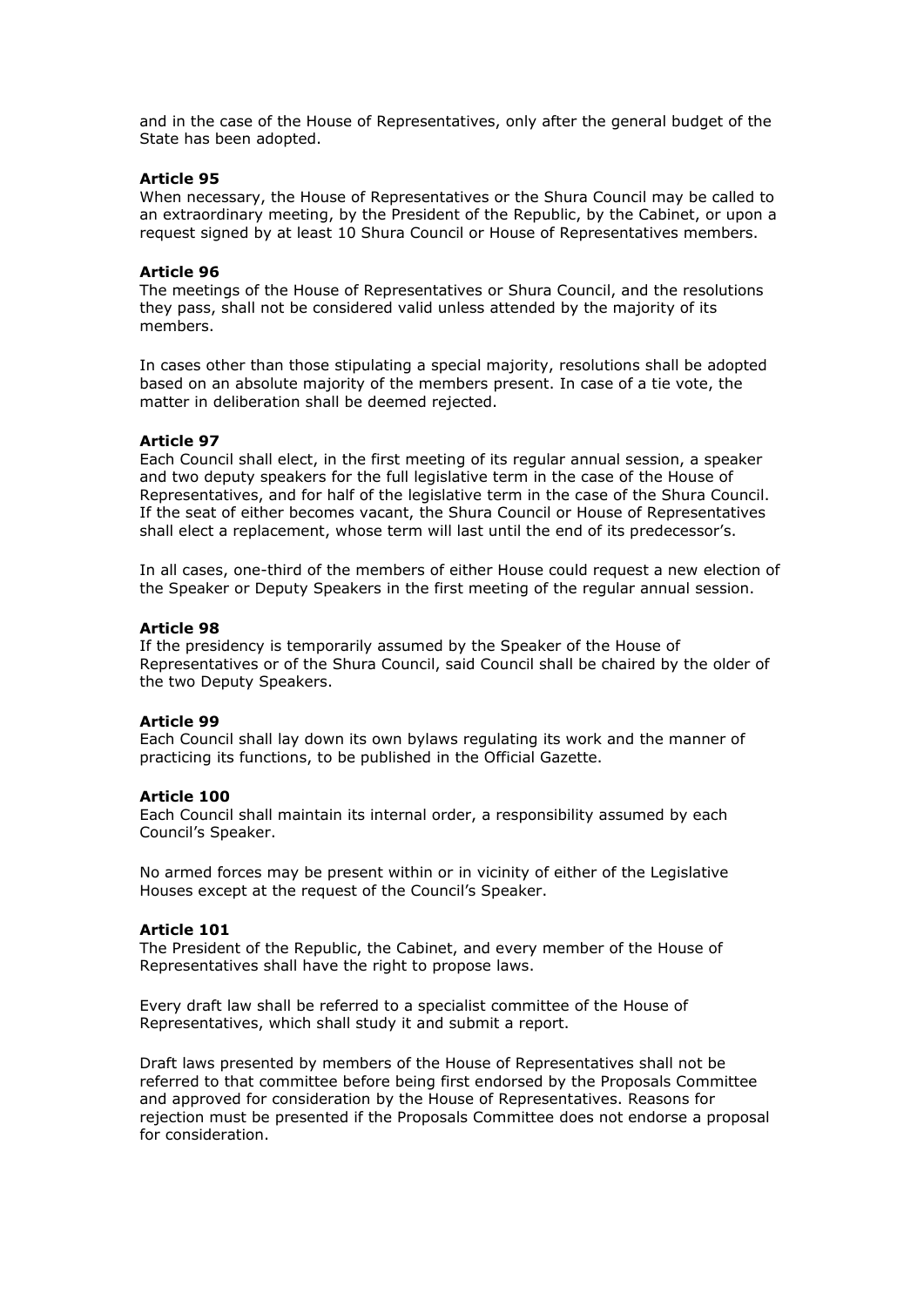A draft law proposed by a member but rejected by the House of Representatives may not be presented again during the same legislative term.

# **Article 102**

Neither of the Legislative Houses may pass a bill without seeking consultation.

Each Council has the right to apply amendments and break down existing clauses or suggested amendments.

Each bill passed by one of the Councils shall be passed on to the other, which in turn shall not delay it for more than 60 days, excluding the legislative recess. It shall not be considered a law unless passed by both Councils.

## **Article 103**

In case of legislative dispute between the two Councils, a joint committee of 20 members shall be formed, 10 selected by each Council from among its members and based on the nominations of its General Committee. The joint committee shall then propose the wording of the disputed clauses.

The proposals are then presented to each Council; if an agreement is not reached, the case is taken to the House of Representatives to reach a decision based on a twothirds majority vote.

#### **Article 104**

The House of Representatives shall notify the President of the Republic of any law passed for the President to issue the new law within 15 days from the date of receiving it. In case the President objects to the draft law, it must be referred back to the House of Representatives within 30 days.

If the draft law is not referred back within this period, or if it is approved again by a majority of two-thirds of the members, it shall be considered a law and shall be disseminated as such.

If it is not approved by the House of Representatives, it may not be presented in the same session before four months have passed from the date of the decision.

## **Article 105**

Every member of the House of Representatives or Shura Council is entitled to address questions to the Prime Minister or any of his deputies or ministers concerning matters within their respective jurisdiction. They in turn shall be obliged to answer such questions.

The Member may withdraw the question at any time, and the same question may not be transformed into an interrogation within the same session.

#### **Article 106**

Any Member of either Council may propose to the Prime Minister, one of his deputies or a minister the discussion of a public issue.

#### **Article 107**

Any 20 members of the House of Representatives, or 10 of the Shura Council, may request the discussion of a public issue to obtain clarification on the government's policy in its regard.

#### **Article 108**

Any Member of the House of Representatives or the Shura Council has the right to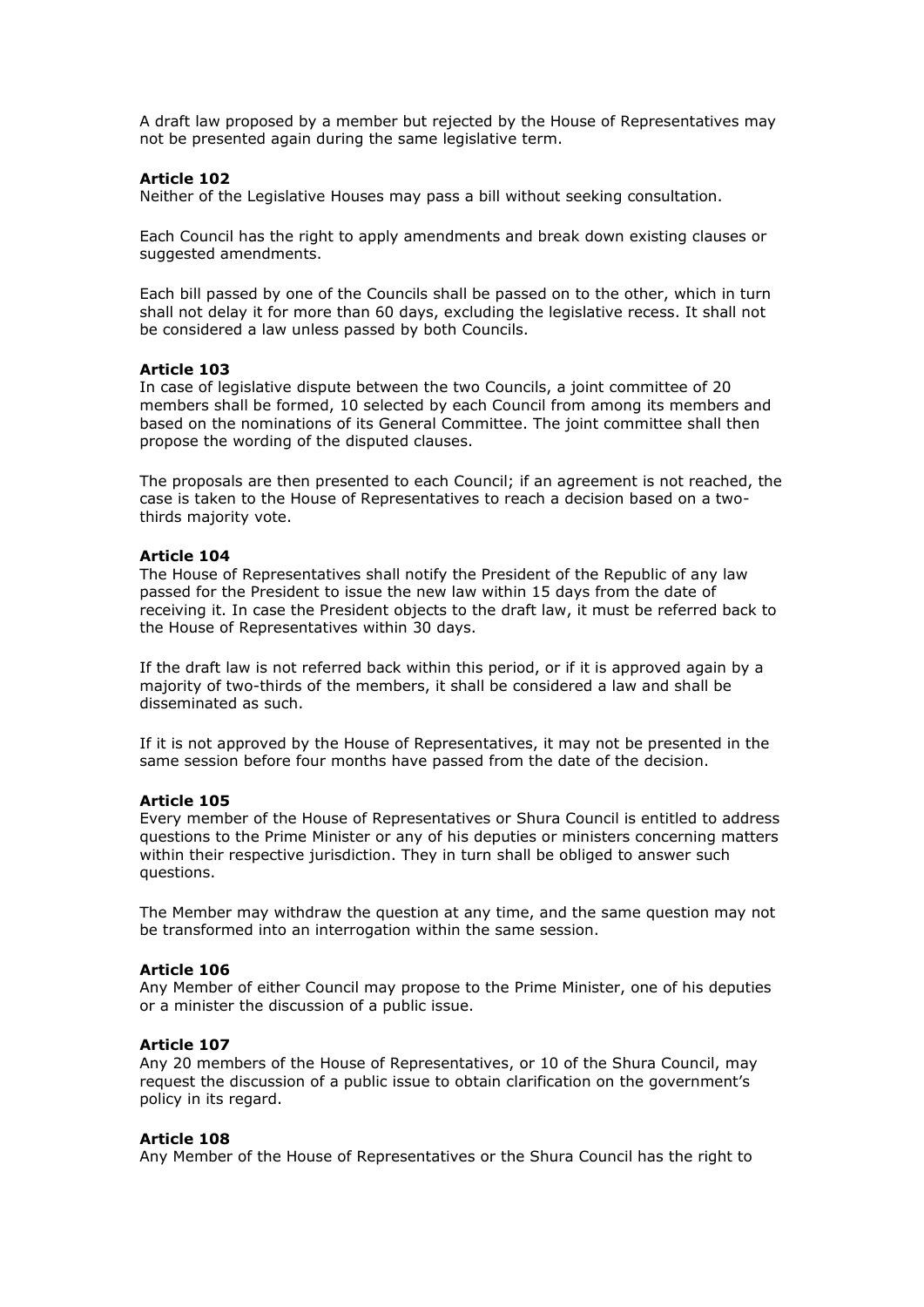obtain data or information pertaining to their own performance at the Council, taking into account the provisions of Article 47 of the Constitution.

# **Article 109**

Citizens may submit written proposals to either Council regarding public issues.

Citizens may also submit complaints to either Council to be referred to the relevant ministers. Based on the Council's request, the minister may provide a clarification, and the citizen who issued the complaint shall be kept informed.

# **Article 110**

The Prime Minister, his deputies, ministers and their deputies may attend the sessions and committees of the Councils. Their attendance may be obligatory if requested by either Council. They may be assisted by high-ranking officials of their choice.

They shall be heard whenever they request to speak; they shall answer questions pertaining to issues in discussion, but shall have no counted vote when votes are taken.

# **Article 111**

Each Council accepts the resignation of its members, which must be submitted in writing, and to be accepted must not be submitted after a Council has started measure of revoking membership against the resigning Member.

# **Article 112**

Membership of either Council may only be revoked if a Member has lost trust, status or any of the membership requirements that were prerequisites for their election, or if they have violated the duties of the membership.

Decision on revoking membership shall be issued by a majority of two-thirds of the Council in question.

# **Article 113**

If the seat of a member becomes vacant at least six months before the end of term, the vacant position must be filled in accordance with the law within 60 days from the date the vacancy is first reported.

The term of the new Member shall be complementary to that of the predecessor.

## **Section 2: House of Representatives**

## **Article 114**

The House of Representatives shall have at least 350 members, elected by direct, secret public balloting.

A candidate for parliamentary elections must be an Egyptian citizen, enjoying civil and political rights, holder of a certificate of basic education, and 25 years old or older at the time of candidacy.

Other requirements of candidacy, the provisions for election, the fairly representative division of constituencies, shall be defined by law.

## **Article 115**

The term of membership is five calendar years, commencing from the date of its first session.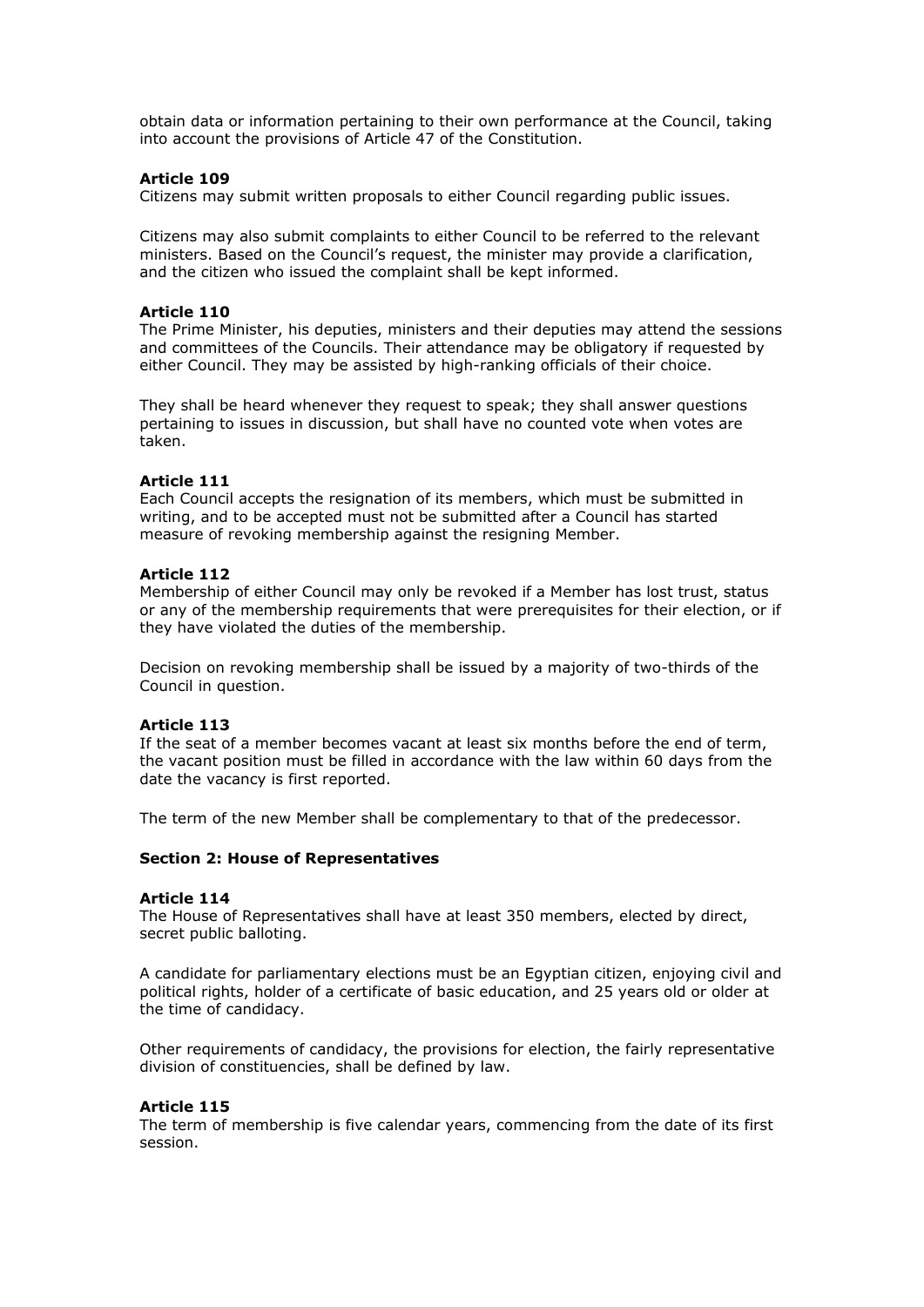Elections for a new House of Representatives shall be held during the 60 days preceding the end of term for the previous House of Representatives.

# **Article 116**

The House of Representatives shall hold the legislative power, and be responsible for approving the general policy of the State, the public plan for economic and social development and the Overall Budget of the State. It shall exercise control over the work of the executive authority, in the manner prescribed by the Constitution.

The procedures for drafting the public plan for economic and social development, and presenting it to the House of Representatives, are determined by law.

## **Article 117**

The Overall Budget of the state must include all revenue and expenditure without exception. The draft Overall Budget shall be submitted to the House of Representatives at least 90 days before the beginning of the fiscal year. It shall not be considered in effect unless approved thereby, and it shall be put to vote on a chapter-by-chapter basis.

The House of Representatives may modify the expenditures in the draft Budget, except those proposed to honor a specific liability. Should the modification result in an increase in total expenditure, the House of Representatives shall agree with the government on means to secure revenue resources to achieve the balance between revenues and expenditures. The Budget shall be issued in a law, which may include modification in any existing law to the extent necessary to realize such balance.

If the new budget is not approved before the beginning of the new fiscal year, the earlier budget shall remain in effect until the new budget has been approved.

The specifics of the fiscal year, the method of budget preparation, the provisions of the budgets of institutions, public bodies, and their accounts, shall be defined by law.

## **Article 118**

The approval of the House of Representatives is necessary for the transfer of any funds from one chapter of the Budget to another, as well as for any expenditure not included therein or in excess of its estimates; the approval shall be issued in a law.

## **Article 119**

The basic rules for collection of public funds and the procedure for their disbursement shall be regulated by law.

#### **Article 120**

The rules governing salaries, pensions, indemnities, subsides and bonuses taken from the State Treasury are regulated by law; so are the cases for exception from such rules, and the authorities in charge of their application.

#### **Article 121**

The Executive Authority shall not contract a loan, obtain a fund, or commit itself to a project entailing expenditure from the State Treasury for a subsequent period, except with the House of Representatives' approval.

## **Article 122**

The final account of the Overall Budget shall be submitted to the House of Representatives within a period not exceeding six months from the end of the fiscal year. The annual report of the Central Auditing Organization and the latter's observations on the final account are to be attached.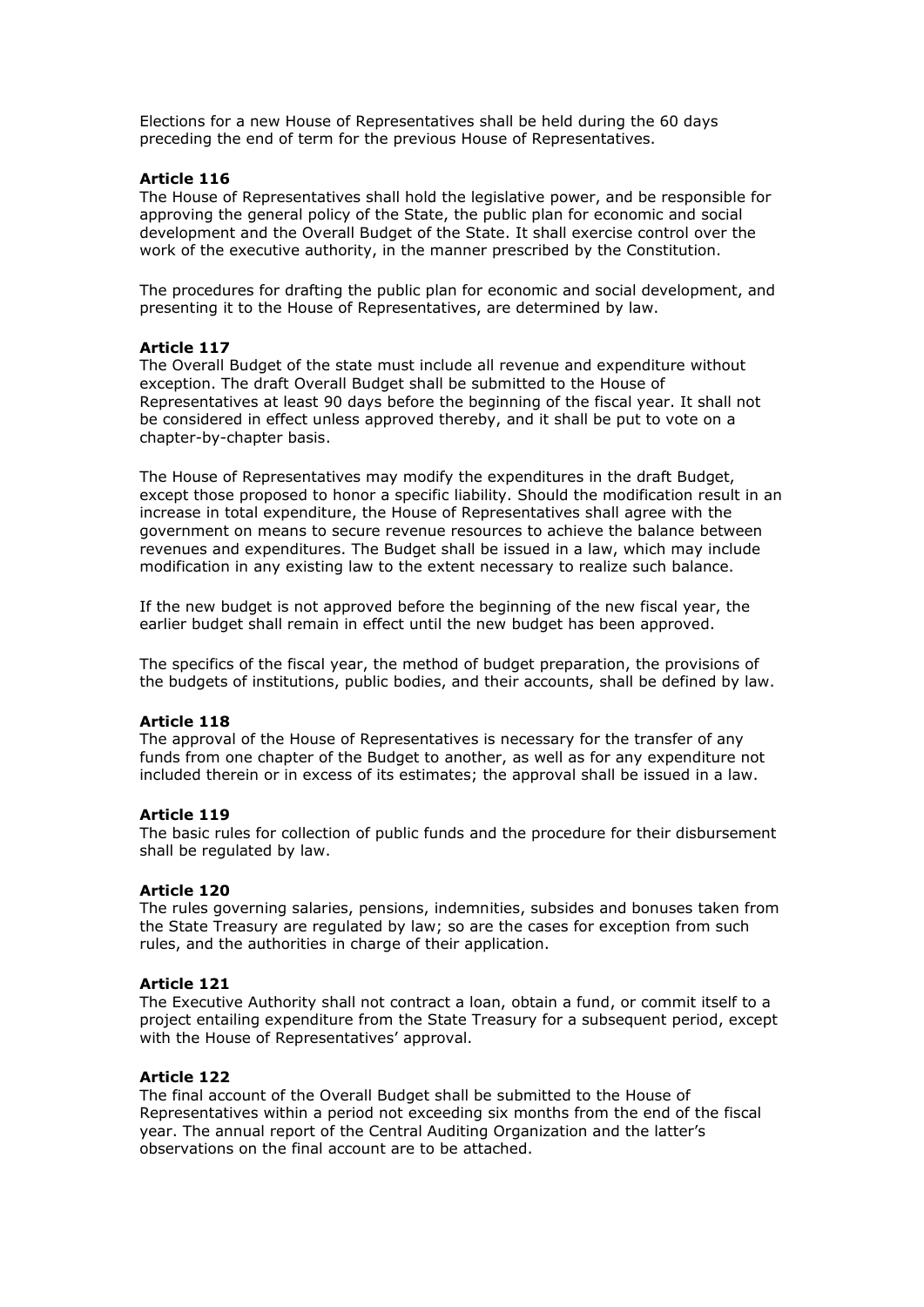The final account of the Overall Budget shall be put to vote on a chapter-by-chapter basis and shall be issued by a law.

The House of Representatives has the right to request from the Central Auditing Organization any additional data or pertinent reports.

#### **Article 123**

The House of Representatives may form a special committee or entrust one of its existing committees to examine the activities of any administrative department or institution or public enterprise, for the purpose of fact-finding regarding a specific issue and informing the House of Representatives of the actual financial, administrative or economic status, or for conducting investigations into a past activity; the House of Representatives shall decide on the appropriate course of action.

In order to carry out its mission, such a committee would be entitled to collect the evidence it deems necessary and to summon individuals for interviews. All executive and administrative bodies shall respond to demands by the committee and put under its disposal all the documents and evidence required.

#### **Article 124**

Members of the House of Representatives have the right to submit a request for information or for an urgent statement to the Prime Minister, to one of the Prime Minister's deputies, or to a minister in urgent public matters of importance.

The government is obliged to respond.

#### **Article 125**

Every Member of the House of Representatives is entitled to address interpellations to the Prime Minister, the Prime Minister's deputies, or to ministers concerning matters within their respective jurisdiction.

Debate on an interpellation shall take place at least seven days after its submission, except in cases of urgency as decided by the House of Representatives and with the government's consent.

#### **Article 126**

The House of Representatives may decide to withdraw its confidence from the Prime Minister, a deputy of the Prime Minister, or any one of the ministers.

A motion of no confidence may be submitted only after an interpellation, upon proposal by one-tenth of the House of Representatives' members. The House of Representatives should reach a decision within seven days from the date of debating the motion. Withdrawal of confidence needs a majority vote from the members of the House of Representatives.

In all case, a no confidence motion may not be passed in connection with an issue that had already been decided upon in the same juridical term.

If the House of Representatives decides to withdraw confidence from the Prime Minister or a minister, and the Cabinet announced its solidarity with him before the vote, then that Cabinet is obliged to offer its resignation. If the no confidence resolution concerns a certain member of the government, that member is obliged to resign their office.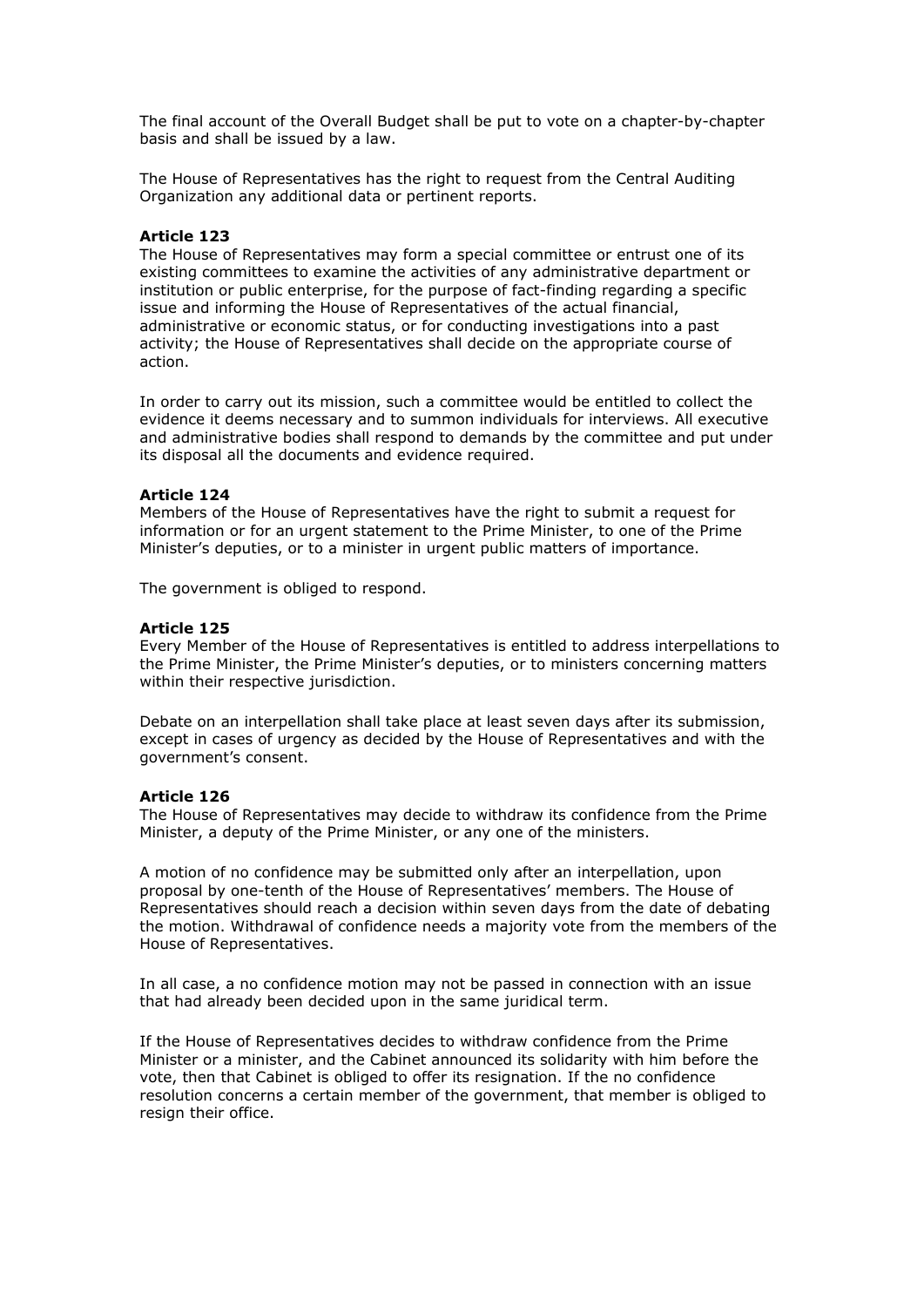The President of the Republic may not dissolve the House of Representatives except by a causative decision and following a public referendum.

A House of Representatives may not be dissolved during its first annual session, nor for the same cause for which the immediately previous House of Representatives was dissolved.

To dissolve the House of Representatives, the President must issue a decision to suspend parliamentary sessions and hold a referendum within 20 days. If voters agreed with a valid majority on the dissolution, it shall be carried out. The President shall then call for early parliamentary elections to take place within 30 days from the date of the dissolution. The new House of Representatives shall convene within the 10 days following the completion of elections.

If no such majority agrees to the dissolution, the President of the Republic shall resign.

If, however, the referendum or elections do not take place within the specified time limit, the existing Parliament shall reconvene of its own accord on the day following the expiry of the time limit.

# **Section 3: Shura Council**

# **Article 128**

The Shura Council shall have at least 150 members, elected by direct secret ballot. The President of the Republic may appoint a number of members not exceeding onetenth of the number of elected members.

## **Article 129**

A candidate for the Shura Council must be an Egyptian citizen enjoying civil and political rights, a holder of a certificate of higher education, and, at the time of candidacy, at least 35 years old.

Other requirements of candidacy, the provisions for election, the division of constituencies, shall be defined by law.

## **Article 130**

The term of membership of the Shura Council is six years, whereas renewed election and appointment of 50 percent of the total number of members, whether elected or appointed, is every three years, as defined by law.

## **Article 131**

In the case of the dissolution of House of Representatives, the Shura Council shall carry out its joint legislative responsibilities. Any bills passed by the Shura Council during the period of House of Representatives' dissolution shall be presented to the new House of Representatives for consideration as soon as it is convened.

In the absence of both Legislative Houses, and where there is a requirement for urgent measures, the President of the Republic may issue decrees that have the force of law, which shall then be presented to the House of Representatives and the Shura Council  $-$  as the case may be  $-$  within 15 days from the start of their sessions.

If such decrees were not presented to the Councils, or if they were presented but not approved, their force of law is retrospectively revoked, unless the Council affirms their validity for the previous period, or chooses to settle the consequent effects in some other manner.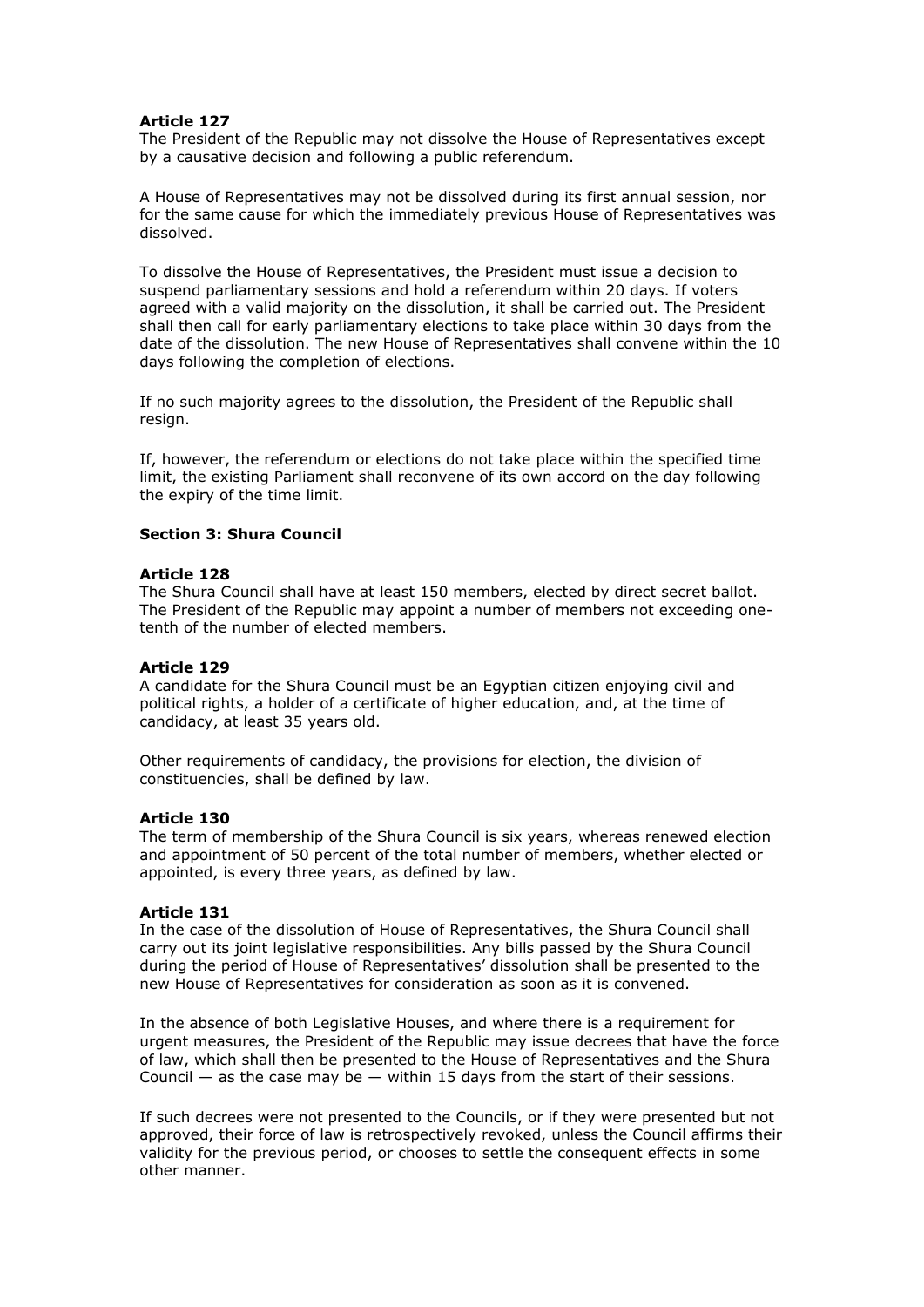# **Chapter Two: Executive Authority**

# **Section 1: The President**

## **Article 132**

The President is the Head of State and chief of the executive authority. He looks after the interests of the people, safeguards the independence and territorial integrity of the motherland, and observes the separation between powers.

He carries out his responsibilities in the manner prescribed in the Constitution.

# **Article 133**

The President of the Republic shall be elected for a period of four calendar years, commencing on the day the term of his predecessor ends. The President may be reelected only once.

The process of the presidential election begins at least 90 days before the end of the presidential term. The result is to be announced at least 10 days before the end of term.

The President of the Republic may not hold any partisan position for the duration of the presidency.

#### **Article 134**

A presidential candidate must be an Egyptian citizen born to Egyptian parents, must have carried no other citizenship, must have civil and political rights, cannot be married to a non-Egyptian, and at the time of nomination cannot be younger than 40 Gregorian years.

## **Article 135**

A prerequisite for nomination to the presidency is a recommendation by at least 20 elected members of the House of Representatives and the Shura Council, or endorsements from at least 20,000 citizens who have the right to vote, in at least 10 governorates, with a minimum of 1,000 endorsements from each governorate.

No one shall be allowed to endorse more than one candidate, as shall be regulated by law.

## **Article 136**

The President of the Republic is elected by direct secret ballot, with an absolute majority of valid votes. The procedures for electing the President of the Republic shall be regulated by law.

#### **Article 137**

Before assuming the presidential position, the President of the Republic shall take the following oath before the House of Representatives and the Shura Council: "I swear by Almighty God to loyally uphold the republican system, to respect the Constitution and the law, to fully look after the interests of the people and to safeguard the independence and territorial integrity of the motherland."

In case the House of Representatives is dissolved, the oath is to be taken before the Shura Council.

## **Article 138**

The finances of the President of the Republic are stipulated by law; the President shall not receive any other salary or remuneration, nor engage throughout the presidential term, whether in person or through an intermediary, in an independent profession or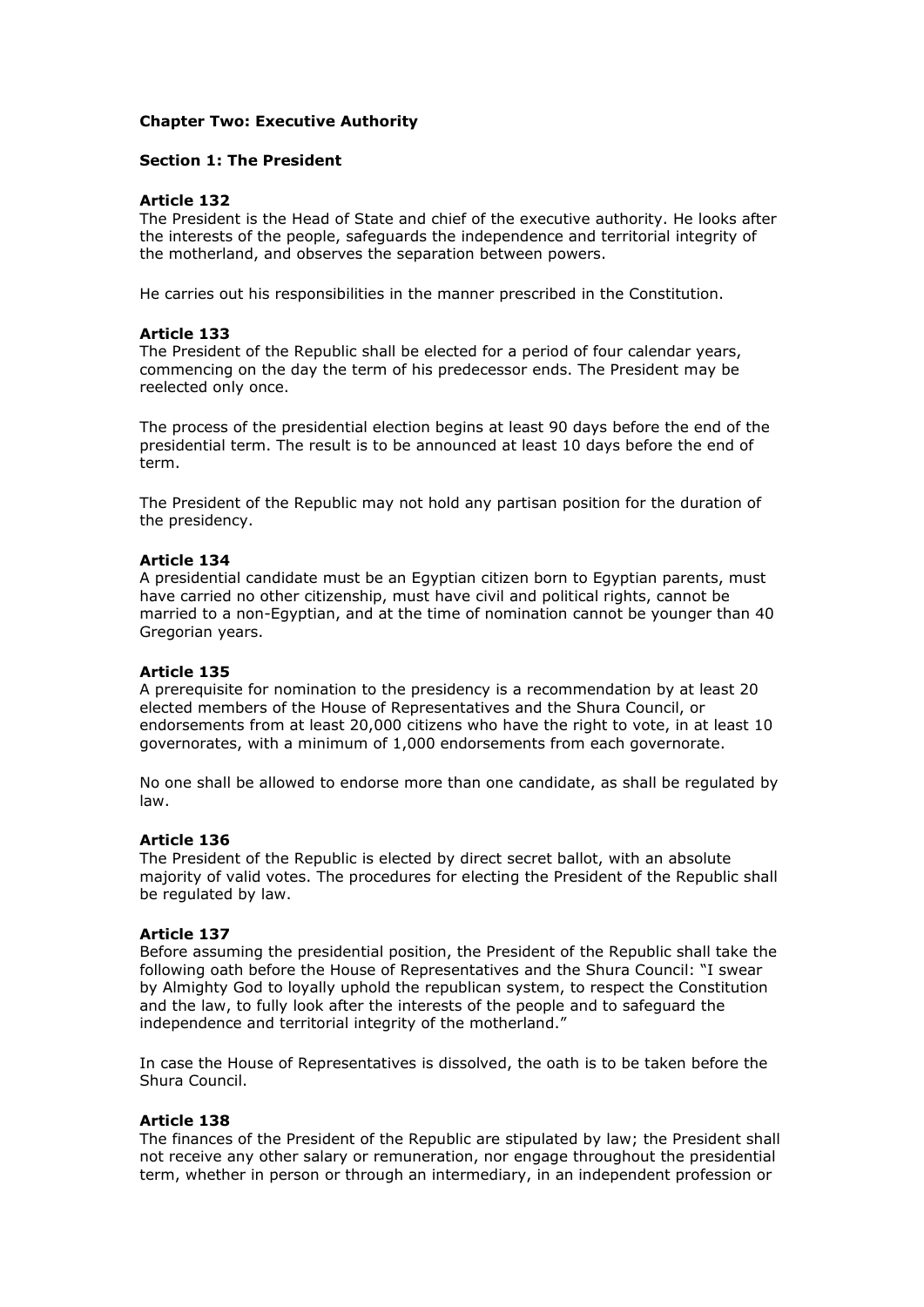business, nor is the President allowed to buy or rent state property, nor lease or sell to or barter with the State any part of their own property, nor conclude a contract with the State as vendor, supplier or contractor.

The President must submit to the House of Representatives a financial disclosure upon taking office, upon leaving it, and at the end of each year.

If, in relation to the presidential post, the President should receive, in person or through an intermediary, cash or in-kind gifts, such gifts shall go into the State Treasury.

All of the above is subject to regulation by law.

## **Article 139**

The President of the Republic appoints the Prime Minister, who shall be assigned by the President the task of forming the Cabinet and presenting it to the House of Representatives within 30 days. If the Cabinet is not granted parliamentary confidence, the President shall appoint another Prime Minister from the party that holds the majority of seats in the House of Representatives. If the Cabinet of that appointed Prime Minister does not obtain parliamentary confidence within a similar period, the House of Representatives then appoints a Prime Minister who shall be assigned by the President the task of forming a Cabinet, provided said Cabinet obtains parliamentary confidence within a similar period. Otherwise, the President of the Republic shall dissolve the House of Representatives and call the elections of a new House of Representatives within 60 days from the date the dissolution is announced.

In all cases, the sum of the periods set forth in this Article should not exceed 90 days.

In the case of dissolution of the House of Representatives, the Prime Minister shall present the Cabinet and its plan to the new House of Representatives at its first session.

## **Article 140**

The President of the Republic, in conjunction with the Cabinet, shall lay out the public policy of the State and oversee its implementation, in the manner prescribed in the Constitution.

## **Article 141**

The President of the Republic shall exercise presidential authority via the Prime Minister and the Prime Minister's deputies and ministers, except those authorities related to defense, national security and foreign policy, and authorities outlined in Articles 139, 145, 146, 147, 148 and 149 of the Constitution.

#### **Article 142**

The President of the Republic may delegate some of the presidential purviews to the Prime Minister, the Prime Minister's deputies, ministers or governors, in the manner regulated by law.

## **Article 143**

The President of the Republic may call for Cabinet meetings to discuss important matters, shall preside over such meetings, and shall request reports about public affairs from the Prime Minister.

# **Article 144**

The President of the Republic shall deliver a statement on the general policy of the State in a joint session of the House of Representatives and the Shura Council at the opening of their regular annual sessions.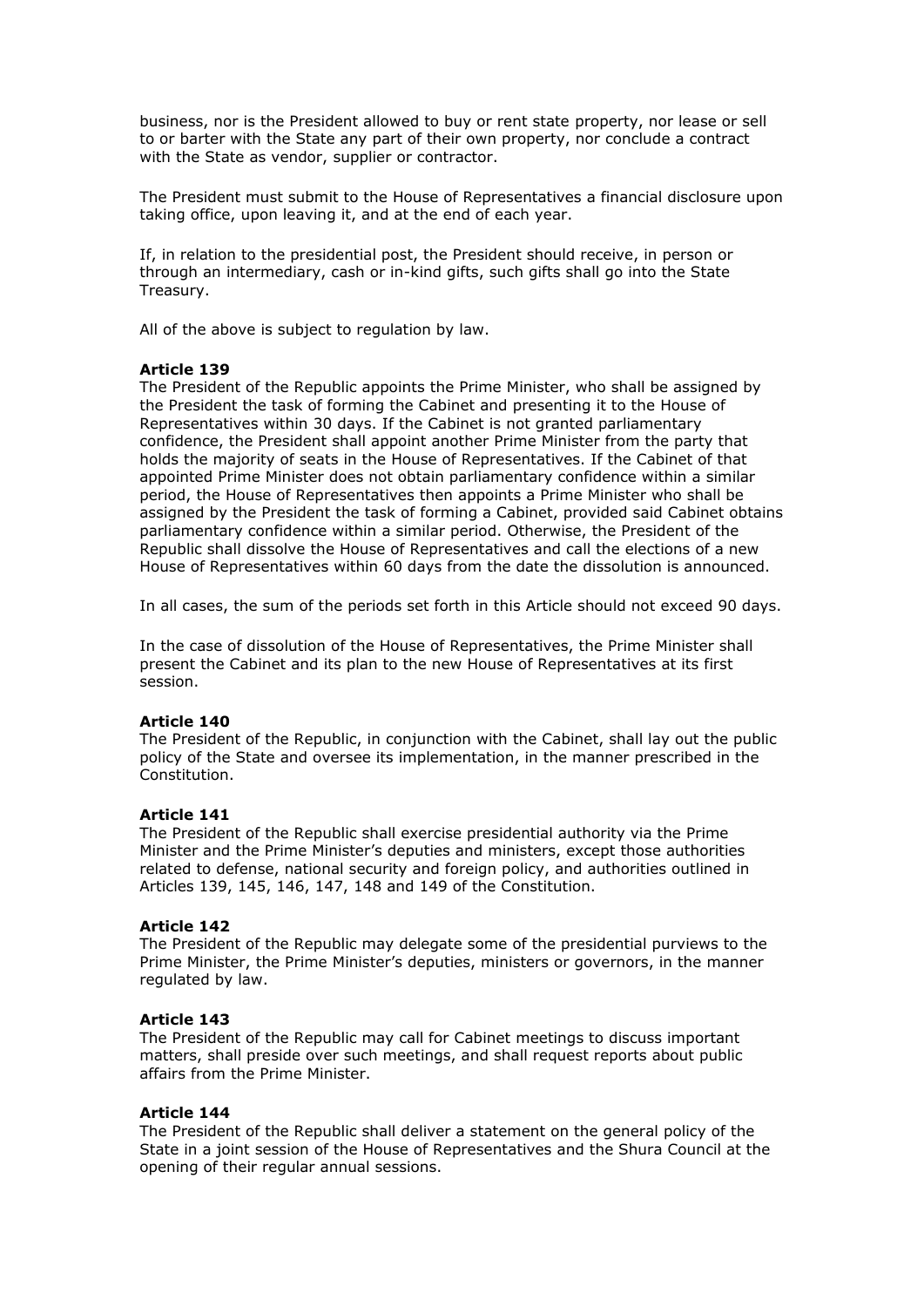The President may, when appropriate, make other statements or convey specific messages to either Council.

# **Article 145**

The President of the Republic shall represent the State in foreign relations and shall conclude treaties and ratify them after the approval of the House of Representatives and the Shura Council. Such treaties shall have the force of law after ratification and publication, according to established procedures.

Approval must be acquired from both Legislative Houses with a two-thirds majority of their members for any treaty of peace, alliance, trade and navigation, and all treaties related to the rights of sovereignty or that make the State Treasury liable for any expenditures not included in its overall budget.

No treaty contrary to the provisions of the Constitution shall be approved.

# **Article 146**

The President of the Republic shall be the Supreme Commander of the Armed Forces. The President is not to declare war, or send the Armed Forces outside State territory, except after consultation with the National Defense Council and the approval of the House of Representatives with a majority of its members.

## **Article 147**

The President of the Republic shall appoint civil and military personnel and dismiss them, shall appoint diplomatic representatives and remove them, and shall confirm political representatives of foreign countries and organizations, as regulated by law.

## **Article 148**

The President of the Republic shall declare, after consultation with the Cabinet, a state of emergency in the manner regulated by law. Such proclamation must be submitted to House of Representatives within the following seven days.

If the declaration takes place when the House of Representatives is not in session, a session is called for immediately. In case the House of Representatives is dissolved, the matter shall be submitted to the Shura Council, all within the period specified in the preceding paragraph. The declaration of a state of emergency must be approved by a majority of members of each Council. The declaration shall be for a specified period not exceeding six months, which can only be extended by another similar period upon the people's approval in a public referendum.

The House of Representatives cannot be dissolved while a state of emergency is in place.

## **Article 149**

The President of the Republic may issue a pardon or mitigate a sentence.

General amnesty may only be granted in a law.

## **Article 150**

The President of the Republic may call for a referendum on important issues relating to the supreme interests of the State.

The result of a referendum shall be binding to all state authorities and the general public in all cases.

## **Article 151**

For the President of the Republic to resign, a letter of resignation must be presented to the House of Representatives.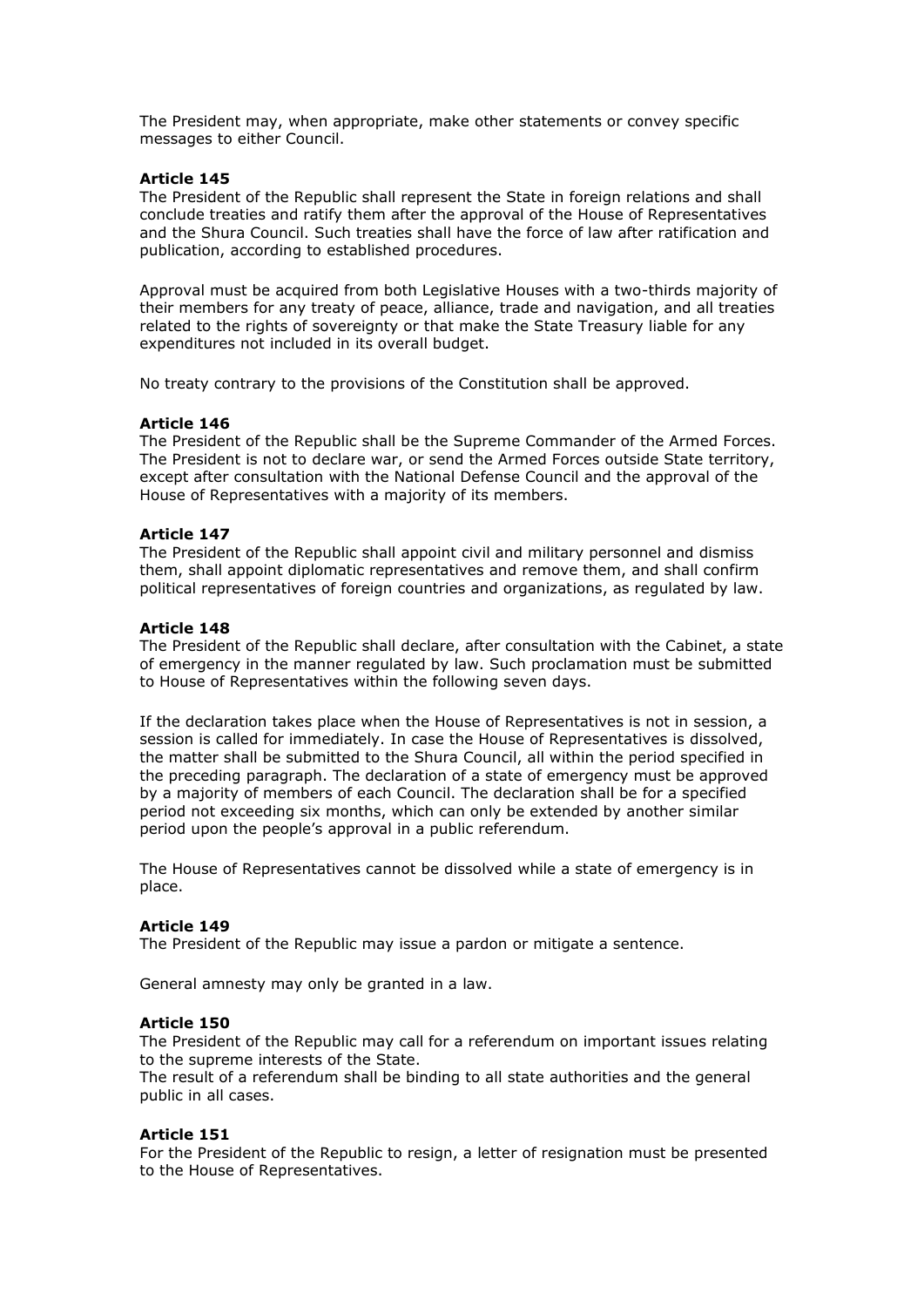A charge of felony or treason against the President of the Republic is to be based on a motion signed by at least one-third of the members of the House of Representatives. An impeachment is to be issued only by a two-thirds majority of the members of the House of Representatives.

As soon as an impeachment decision has been issued, the President of the Republic shall cease all work; this shall be treated as a temporary obstacle preventing the President from carrying out presidential duties until a verdict is reached.

The President of the Republic shall be tried before a special court headed by the President of the Supreme Constitutional Court, the longest-serving Deputy of the President of the Court of Cassation and the State Council, and the two longest-serving presidents of the Court of Appeals; the prosecution to be carried out before such court by the Prosecutor General.

The prosecution, trial procedure and penalty are regulated by law. In the case of conviction, the President of the Republic shall be relieved of his post, without prejudice to other penalties.

## **Article 153**

If on account of a temporary obstacle, the President of the Republic is rendered unable to carry out the presidential functions, the Prime Minister shall act in his place.

If the Presidential office becomes vacant, due to resignation, death, permanent inability to work or any other reason, the House of Representatives shall announce the vacancy and notify the Presidential Elections Commission. The Speaker of the House of Representatives shall temporarily assume the presidential authorities.

The Shura Council and its Speaker replace the House of Representatives and its Speaker in the above in cases in which the House of Representatives is dissolved.

In all cases, a new president must be elected during a period not exceeding 90 days from the date the office became vacant.

The person acting in place of the President is not allowed to run for office, request any amendment to the Constitution, dissolve the Parliament or dismiss the Cabinet.

## **Article 154**

If the vacancy of the presidential office occurs at the same time that a referendum or the election of either the House of Representatives or the Shura Council is being held, precedence shall be given to the presidential elections. The existing Parliament shall continue in place until the completion of the presidential elections.

# **Section 2: The Cabinet**

## **Article 155**

The Cabinet consists of the Prime Minister, the Prime Minister's deputies and the ministers.

The Prime Minister heads the Cabinet, oversees its work, and directs it in the performance of its functions.

## **Article 156**

A person appointed to the position of Prime Minister or any other position in the Cabinet must be an Egyptian citizen, enjoying civil and political rights, over the age of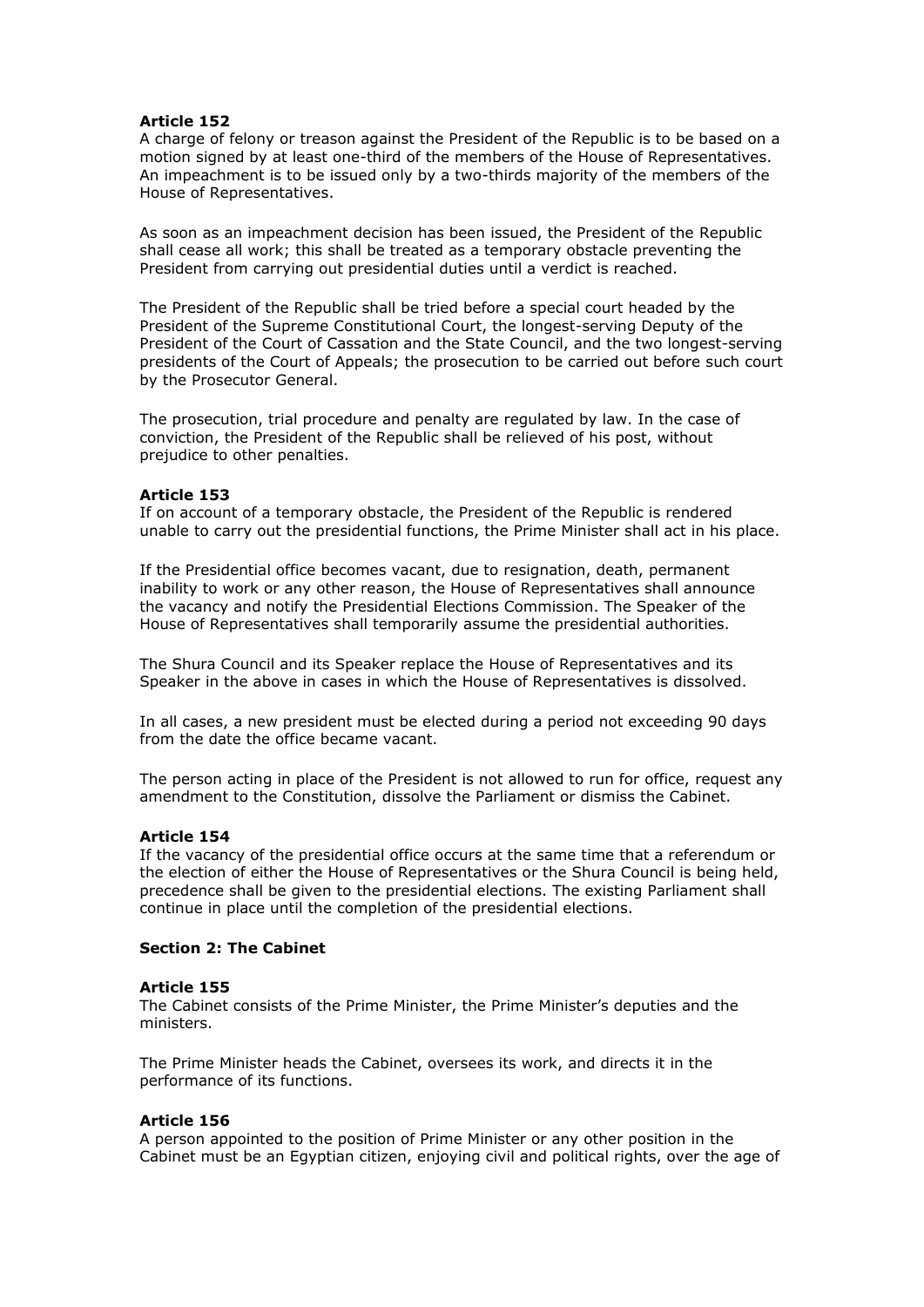30, and not having carried the citizenship of any other country unless renounced within a year of reaching the age of eighteen.

It is prohibited hold a position in the Cabinet in addition to membership in either the House of Representatives or the Shura Council; if a House or Council Member is appointed to government, their place in Parliament is vacated and the provisions of Article 113 of the Constitution are applied.

## **Article 157**

Before assuming their duties, the Prime Minister and members of the Cabinet shall take the following oath before the President of the Republic: "I swear by Almighty God to loyally uphold the republican system, to respect the Constitution and the law, to fully look after the interests of the people and to safeguard the independence and territorial integrity of the motherland."

# **Article 158**

The finances of the Prime Minister and members of Cabinet are stipulated by law; they shall not receive any other salary or remuneration, nor engage throughout the term of their posts, whether in person or through an intermediary, in independent professions or business, nor are they allowed to buy or rent state property, nor lease or sell to or barter with the State any part of their own property, nor conclude a contract with the State as vendors, suppliers or contractors.

A member of Cabinet must submit a financial disclosure to the House of Representatives upon taking office, upon leaving it and at the end of each year.

If, in relation to their posts, they should receive cash or in-kind gifts, such gifts shall go into the State Treasury. All of the above is subject to regulation by law.

# **Article 159**

The Cabinet shall exercise the following functions in particular:

1. Collaborate with the President of the Republic in laying down the public policy of the State and overseeing its implementation.

2. Direct, coordinate and follow up on the work of the ministries and their affiliated public bodies and organizations.

3. Prepare draft laws and decrees.

4. Issue administrative decisions in accordance with the law, and monitor their implementation.

5. Prepare the draft Overall Budget of the State.

6. Prepare the draft economic and social development plan of the state.

7. Contract and grant loans in accordance with the provisions of the Constitution.

8. Supervise the implementation of laws, maintain state security and protect the rights of the citizens and the interests of the State.

## **Article 160**

The Minister shall draw up the ministry's general policy, supervise its implementation and offer guidance and control, in the framework of the State's public policy.

# **Article 161**

A member of the Cabinet may make a statement before the House of Representatives, the Shura Council, or one of their committees, concerning any matters within the scope of his purview.

The Council or committee may discuss such a statement and convey its position regarding it.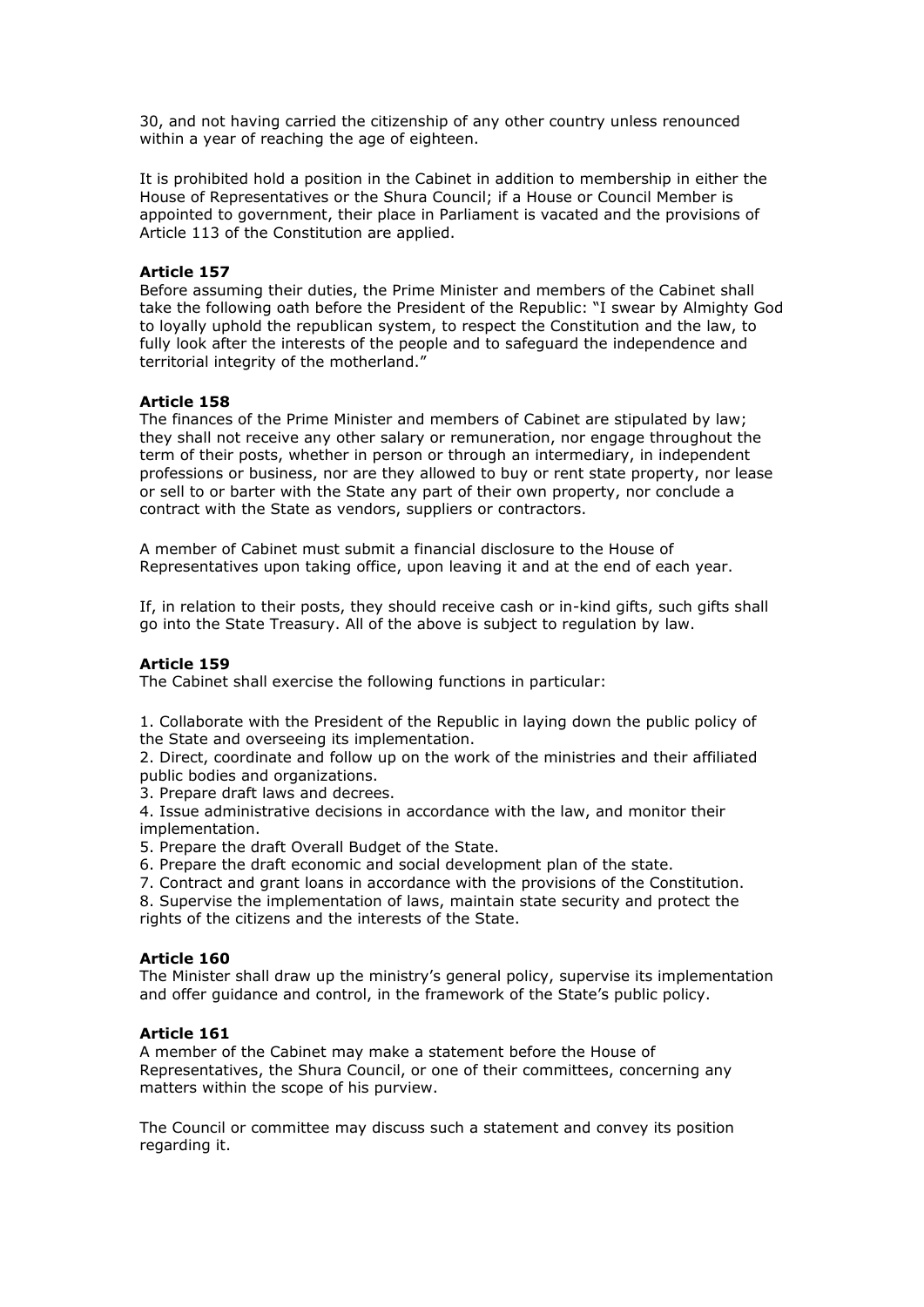The Prime Minister shall issue necessary regulations for the enforcement of laws, in such a manner that does not involve any disruption, modification, or exemption from their enforcement, and shall have the right to vest others with authority to issue them, unless the law designates who should issue the necessary regulations for its own implementation.

# **Article 163**

The Prime Minister shall issue the regulations necessary for the creation and organization of public services and facilities upon the Cabinet's approval. The House of Representatives' approval is required, if such regulations result in new expenditures in the Overall Budget of the State.

# **Article 164**

The Prime Minister shall issue regulations of discipline upon the Cabinet's approval.

# **Article 165**

The authority in charge of the appointment and dismissal of civil servants, the functions of the main positions, and the responsibilities, rights and securities of employees, is regulated by law.

# **Article 166**

The President of the Republic, the Prosecutor General, and the House of Representatives, with a motion signed by one-third of its members, have the right to accuse the Prime Minister or any of the members of the Cabinet concerning crimes committed during their term of office or in relation to their work.

In all cases, charges can only be brought with the approval of two-thirds of the members of the House of Representatives. An accused member of Cabinet is relieved of their post until a verdict is reached. The end of their term of service does not preclude the start or resumption of prosecution.

# **Article 167**

For the Cabinet or one of its members to resign, a letter of resignation must be presented to the President of the Republic.

# **Chapter Three: The Judicial Authority**

# **Section 1: General Provisions**

## **Article 168**

The Judicial Authority shall be independent, vested in the courts of justice, which shall issue their judgments in accordance with the law. It's powers are defined by law. Interference in the affairs of the judiciary is a crime that is not forfeited by the passing of time.

## **Article 169**

Every judiciary body shall administer its own affairs; each shall have an independent budget and be consulted on the draft laws governing its affairs, by the means that are regulated by law.

# **Article 170**

Judges are independent, cannot be dismissed, are subject to no other authority but the law, and are equal in rights and duties.

The conditions and procedures for their appointment and disciplinary actions against them are defined and regulated by the law. When delegated, their delegation shall be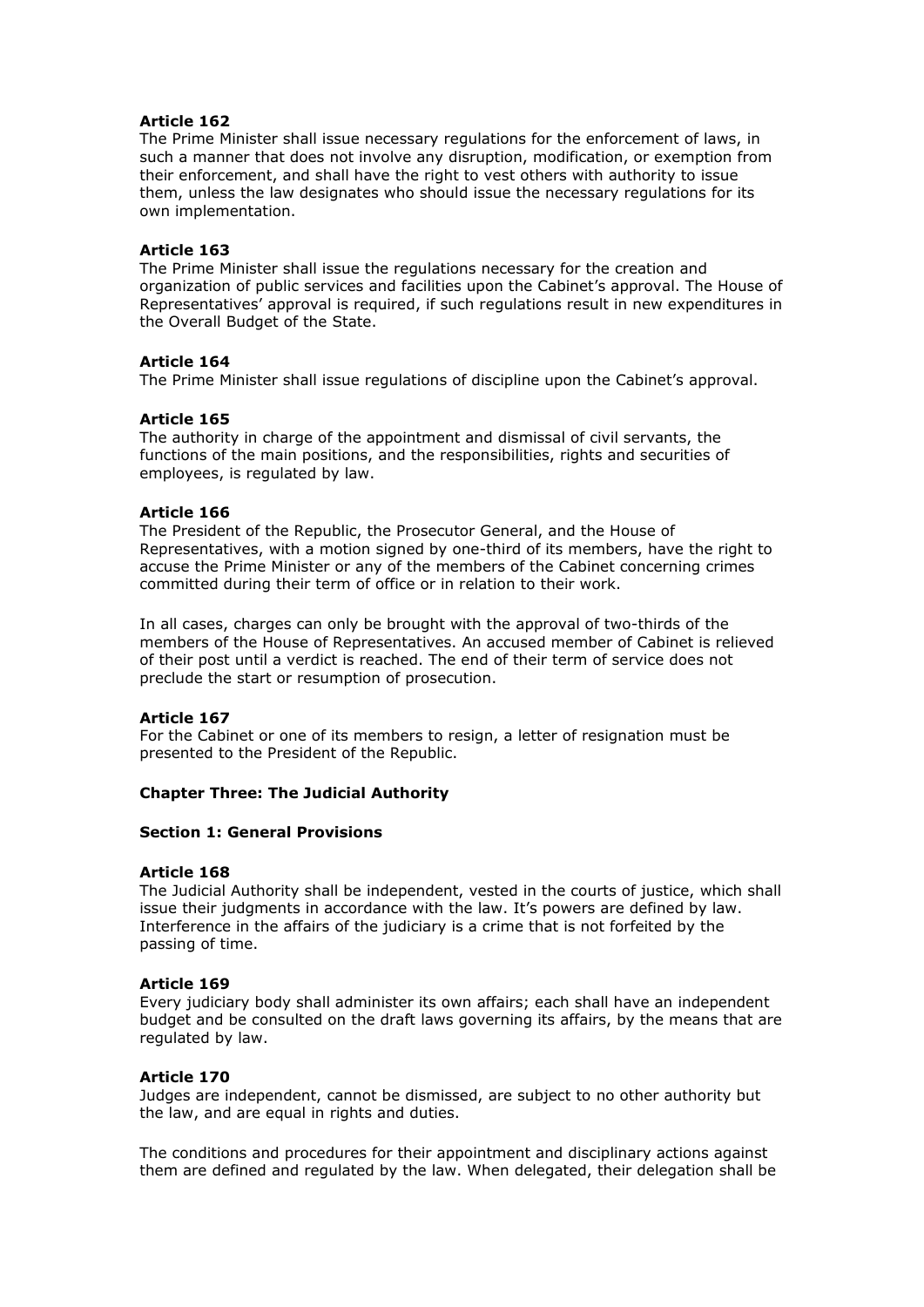absolute, to the destinations and in the positions defined by the law, all in a manner that preserves the independence of the judiciary and the accomplishment of its duties.

# **Article 171**

Sessions in court shall be public, unless, in consideration of public order or morals, the court deems them confidential. In all cases, the verdict shall be given in an open session.

# **Section 2: The Judiciary and Public Prosecution**

# **Article 172**

The judiciary adjudicates in all disputes and crimes except for matters that are to be decided by another judicial body. The judiciary settles any disputes relating to the affairs of its members.

# **Article 173**

The Public Prosecution is an integral part of the judiciary, to investigate, press and follow charges in all criminal cases except what is exempted by law. Other competencies are defined by law.

The Public Prosecution is conducted by a Prosecutor General appointed by the President of the Republic, based on the selection of the Supreme Judicial Council from among the Deputies to the President of the Court of Cassation, the Presidents of the Court of Appeals and Assistant Prosecutor Generals, for a period of four years, or for the period remaining until retirement age, whichever comes first, and only once during a judge's career.

# **Section 3: The State Council**

## **Article 174**

The State Council is an independent judicial body that exclusively undertakes adjudicating in administrative disputes and disputes pertaining to the implementation of its decisions. It also undertakes disciplinary proceedings and appeals, adjudicates in legal issues to be determined by law, reviews and drafts bills and resolutions of legislative character referred to it, and reviews contracts to which the State is a party.

Other competencies to be determined by law.

# **Section 4: The Supreme Constitutional Court**

# **Article 175**

The Supreme Constitutional Court is an independent judicial body, seated in Cairo, which exclusively undertakes the judicial control of the constitutionality of the laws and regulations.

The law defines other competencies and regulates the procedures to be followed before the court.

# **Article 176**

The Supreme Constitutional Court is made up of a president and ten members. The law determines judicial or other bodies that shall nominate them and regulates the manner of their appointment and requirements to be satisfied by them. Appointments take place by a decree from the President of the Republic.

## **Article 177**

The President of the Republic or Parliament shall present draft laws governing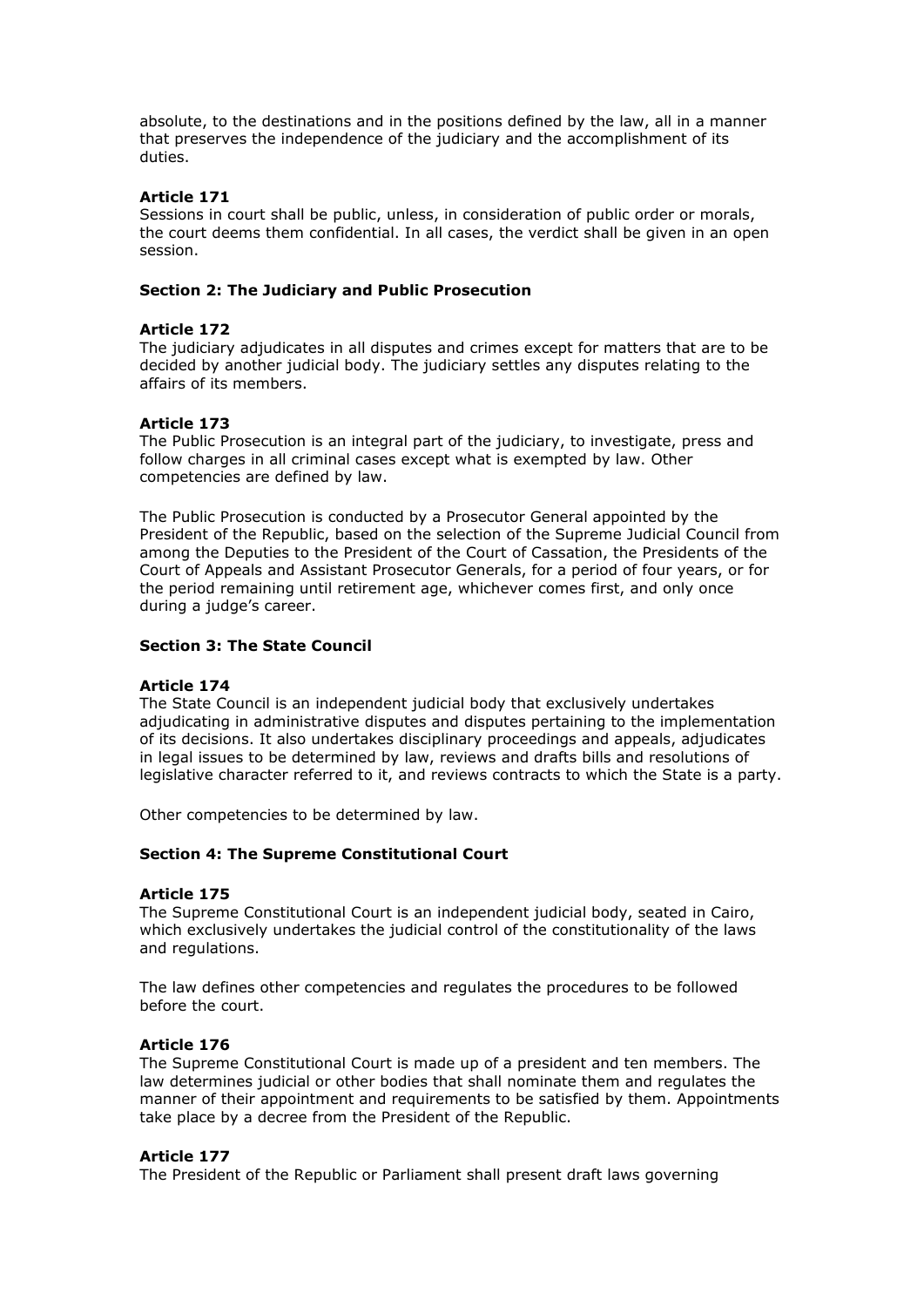presidential, legislative or local elections before the Supreme Constitutional Court, to determine their compliance with the Constitution prior to dissemination. The Court shall reach a decision in this regard within 45 days from the date the matter is presented before it; otherwise, the proposed law shall be considered approved.

If the Court deems one or more parts of the text non-compliant with the provisions of the Constitution, its decision shall be implemented.

The laws referred to in the first paragraph are not subject to the subsequent control stipulated in Article 175 of the Constitution.

## **Article 178**

The Official Gazette shall publish verdicts issued by the Supreme Constitutional Court and decisions pertaining to preemptive control of draft laws governing presidential, legislative or local elections.

The effects of a decision on the unconstitutionality of a legislative text are regulated by law.

## **Section 5: Judicial Bodies**

## **Article 179**

State Affairs is an independent judicial body; it undertakes legal representation of the State in disputes, and technical supervision of legal affairs departments within State Administration.

It shall be responsible for the drafting of contracts and the settling of disputes to which the State is a party, in the manner regulated by law.

Other competencies shall be defined by law.

Its members share immunities, securities, rights and duties assigned to other members of the judiciary.

#### **Article 180**

The Administrative Prosecution is an independent judicial body; it investigates financial and administrative irregularities, raises disciplinary proceedings before the courts of the State Council and follows up on them, and takes legal action to address deficiencies in public facilities. Other competencies shall be defined by law.

Its members share immunities, securities, rights and duties assigned to other members of the judiciary.

## **Section 6: Judicial Officers**

#### **Article 181**

The legal profession is a free profession and a cornerstone of justice. Lawyers shall be autonomous in practicing their profession and shall be safeguarded by guarantees that protect them and enable them to carry out their work, in the manner regulated by law.

## **Article 182**

Officers at the Real Estate Publicity Department, forensic experts and judicial experts shall enjoy technical autonomy in their work.

## **Chapter Four: Local Administration**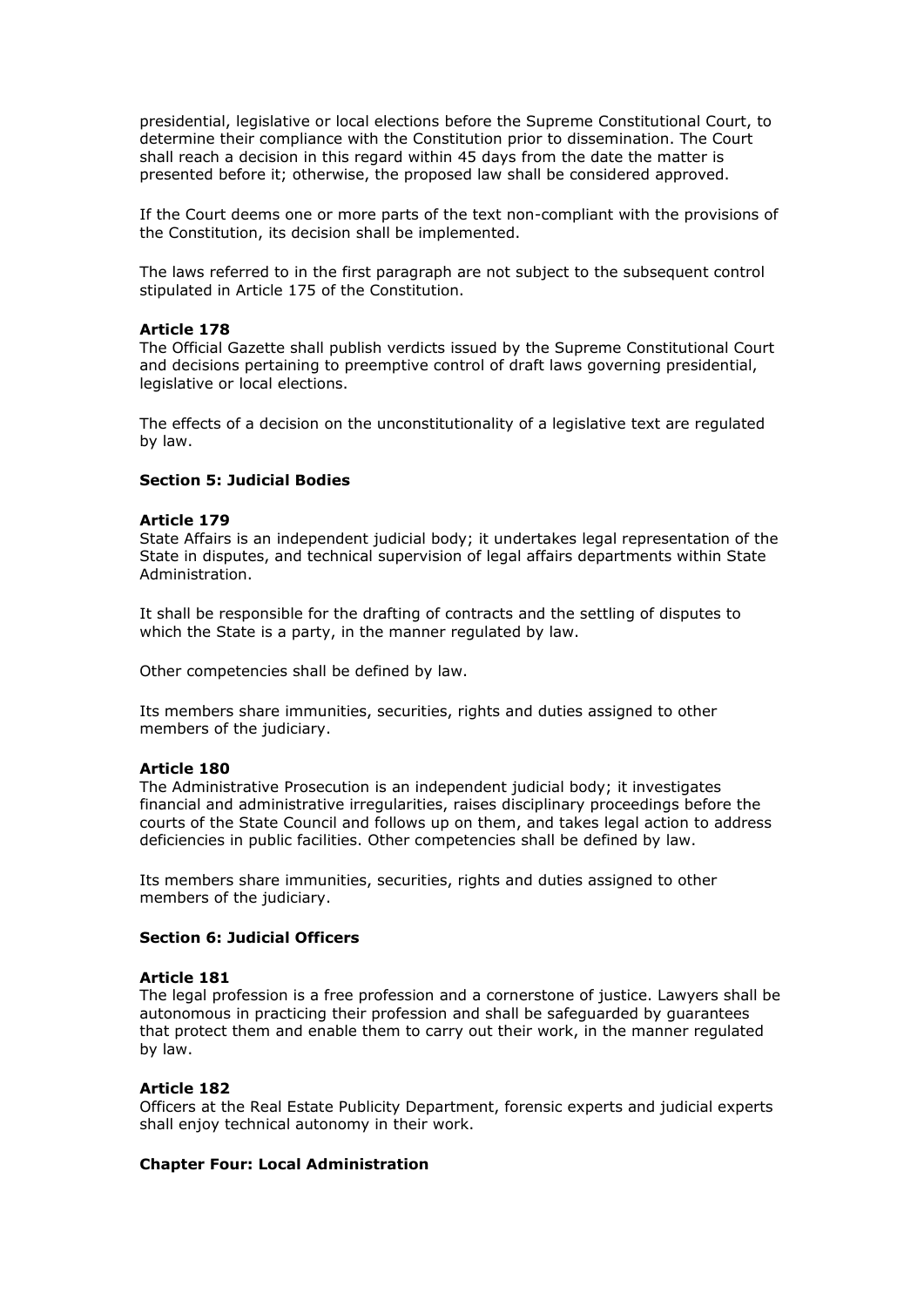# **Section 1: Local administrative division of the State**

# **Article 183**

The State is divided into administrative units that are considered as judicial persons and include governorates, provinces, cities, districts and villages. One administrative unit may comprise more than one village or district. Other administrative units that are judicial persons may be established, all as regulated by law, in a manner that supports decentralization, empowering administrative units in providing local services and facilities, improving them and managing them well.

## **Article 184**

The State shall provide what the Local Unit should need in terms of technical, administrative and financial assistance, shall ensure equitable distribution of facilities, services and resources, and shall work to bring development levels and living standards in these units to a common standard, as regulated by law.

# **Article 185**

The income of Local Units shall include additional taxes and fees of local nature. The Unit shall follow the same rules and procedures in the collection of public funds as followed by the State. All of the above shall be regulated by law.

# **Article 186**

The law regulates cooperation between Local Units in matters of mutual benefit and means of cooperation between Local Units and the state apparatus.

# **Article 187**

The law regulates the manner of selecting governors and heads of other local administrative units, and defines their jurisdiction.

# **Section 2: Local Councils**

## **Article 188**

Every Local Unit shall elect a Local Council by direct, secret ballot for a term of four years.

Representatives from the executive apparatus of the Local Unit shall form part of the Council but have no counted vote.

Every Council elects its President and Deputy from among its elected members.

Conditions and procedures for nomination and election are regulated by law.

## **Article 189**

The Local Council shall be concerned with the issues that matter in the Unit it represents and shall create and manage local facilities — economic, social and healthrelated — and other activities, in the manner regulated by law.

## **Article 190**

The Local Council decisions issued within the limits of its jurisdiction are final and not subject to interference from the executive authorities, except to prevent the Council from overstepping limits, or causing damage to public interest or the interests of other Local Councils.

Any dispute over the jurisdiction of a Local Council shall be dealt with as a matter of urgency by the Legislation Department of the State Council, all in the manner regulated by law.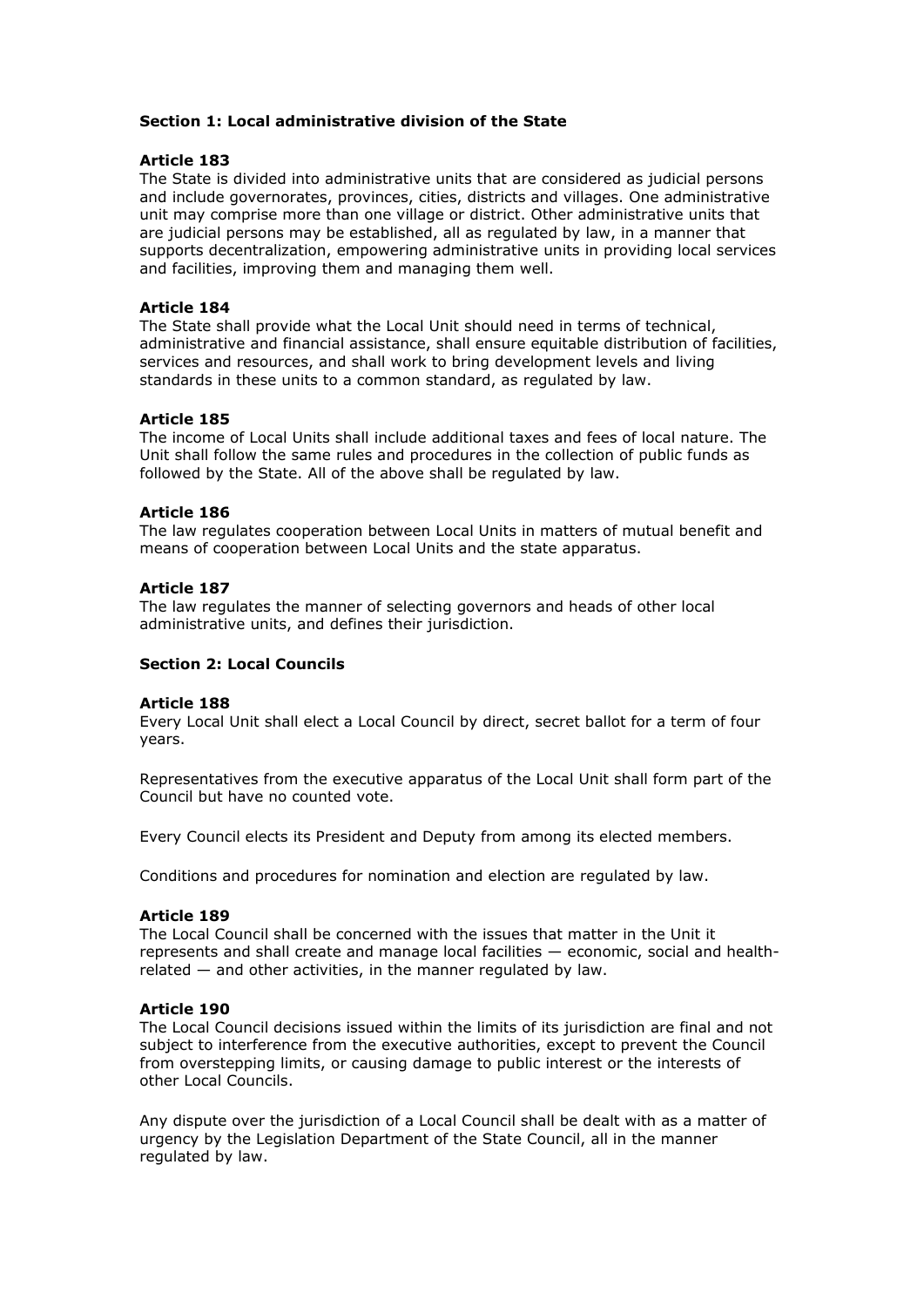Every Local Council shall be in charge of its own budget and final accounts, in the manner regulated by law.

# **Article 192**

It is prohibited to dissolve Local Councils as part of a comprehensive administrative procedure. The manner to dissolve and reelect any one of them shall be regulated by law.

# **Chapter Five: National Security and Defense**

# **Section 1: The National Security Council**

# **Article 193**

The National Security Council shall be created, presided over by the President of the Republic and including in its membership the Prime Minister, the Speakers of the House of Representatives and the Shura Council, the Minister of Defense, the Minister of Interior, the Minister of Foreign Affairs, the Minister of Finance, the Minister of Justice, the Minister of Health, the Chief of the General Intelligence Services, and the Heads of the Committees of Defense and National Security in the House of Representatives and the Shura Council.

The Council shall invite whoever is seen as being of relevant expertise to attend its meetings without having their votes counted.

The Council adopts strategies for establishing security in the country; facing disasters and crises of all kinds and taking necessary measures to contain them; and identifying sources of threat to Egyptian national security, whether at home or abroad, and undertaking necessary actions to address them on the official and popular levels.

Other competencies and regulations are defined by law.

# **Section 2: The Armed Forces**

# **Article 194**

The Armed Forces shall belong to the people. Their duty is to protect the country, and preserve its security and territories. It is the State alone that shall create these forces. No individual, entity, organization or group is allowed to create military or para-military structures, bands, or organizations.

The Armed Forces shall have a Supreme Council as regulated by law.

## **Article 195**

The Minister of Defense is the Commander in Chief of the Armed Forces, appointed from among its officers.

## **Article 196**

The law regulates public mobilization and defines the conditions of service, promotion and retirement in the Armed Forces.

The Judicial Committees for the officers and personnel of the Armed Forces are alone responsible for adjudicating in all administrative disputes pertaining to decisions affecting them.

# **Section 3: The National Defense Council**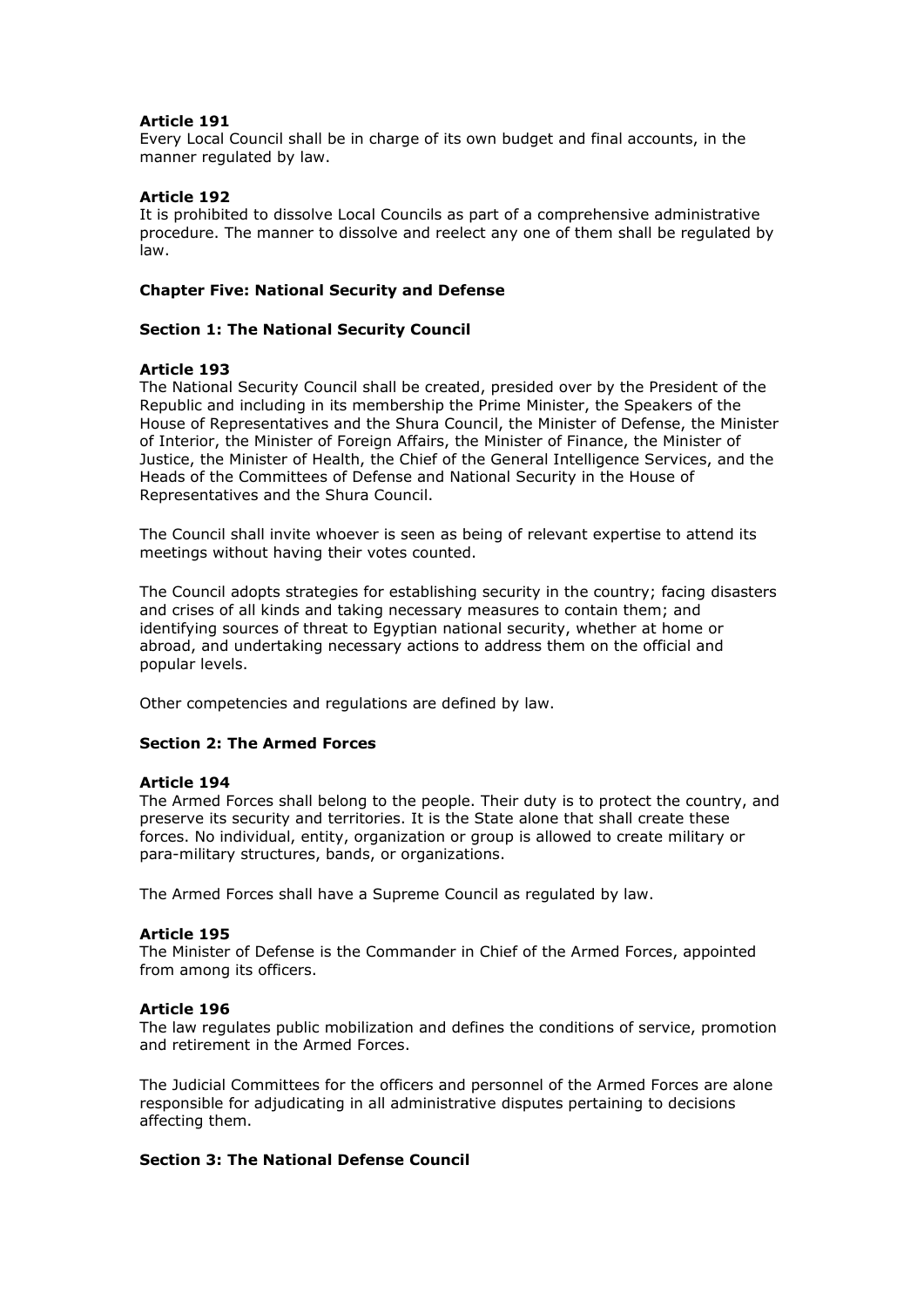A National Defense Council shall be created, presided over by the President of the Republic and including in its membership the Speakers of the House of Representatives and the Shura Council, the Prime Minister, the Minister of Defense, the Minister of Foreign Affairs, the Minister of Finance, the Minister of Interior, the Chief of the General Intelligence Service, the Chief of Staff of the Armed Forces, the Commander of the Navy, the Air Forces and Air Defense, the Chief of Operations for the Armed Forces and the Head of Military Intelligence.

The President of the Republic may invite whoever is seen as having relevant expertise to attend the Council's meetings without having their votes counted.

The Council is responsible for matters pertaining to the methods of ensuring the safety and security of the country and to the budget of the Armed Forces. It shall be consulted about draft laws related to the Armed Forces. Other competencies are to be defined by law.

# **Section 4: The Military Judiciary**

## **Article 198**

The Military Judiciary is an independent judiciary that adjudicates exclusively in all crimes related to the Armed Forces, its officers and personnel.

Civilians shall not stand trial before military courts except for crimes that harm the Armed Forces. The law shall define such crimes and determine the other competencies of the Military Judiciary.

Members of the Military Judiciary are autonomous and cannot be dismissed. They share the immunities, securities, rights and duties stipulated for members of other judiciaries.

# **Section 5: The Police**

# **Article 199**

The Police force is a statutory civil body with the President of the Republic as its Supreme Chief. It shall perform its duty in the service of the people, its loyalty being to the Constitution and the law, and its responsibilities to preserve order, public security and morality, to implement laws and regulations, and to safeguard the peace, dignity, rights and freedoms of citizens, all as regulated by law and in a manner that enables Police personnel to carry out their duties.

# **PART IV: INDEPENDENT BODIES AND REGULATORY AGENCIES**

## **Chapter One: Common provisions**

#### **Article 200**

Independent bodies and regulatory agencies that are defined in the Constitution have judicial personality, neutrality, and technical, administrative and financial autonomy.

Additional independent bodies and regulatory agencies are defined by the law.

These independent bodies and agencies shall be consulted about draft laws and regulations that relate to their fields of operation.

## **Article 201**

Reports from independent bodies and regulatory agencies are to be presented to the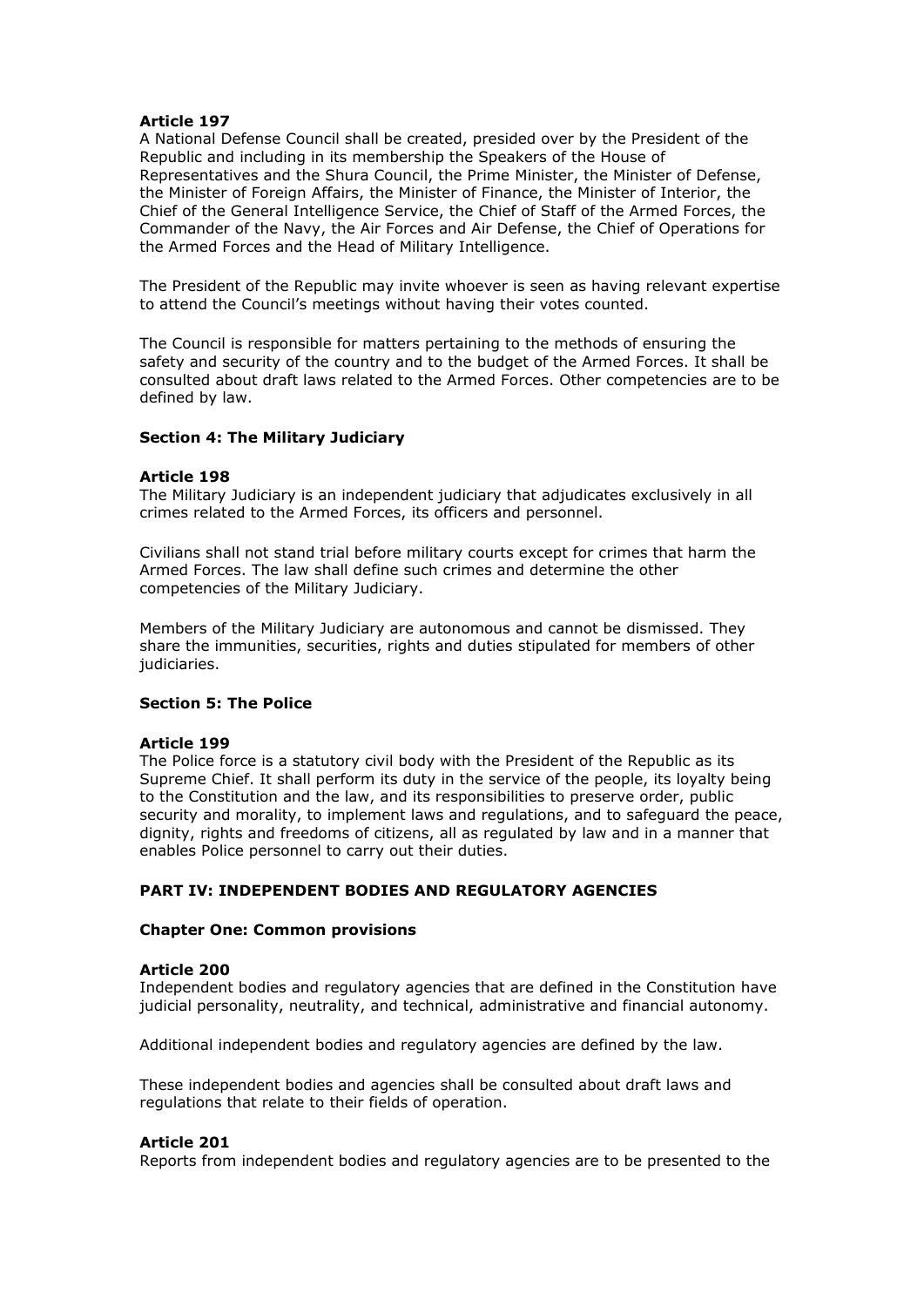President of the Republic, the House of Representatives and Shura Council within 30 days from the date they are issued.

The House of Representatives shall consider such reports and take appropriate action within a period not exceeding six months from the date of receipt. The reports shall be presented for public opinion.

Regulatory agencies shall notify the appropriate investigative authorities with any evidence of violations or crime they may discover.

All of the above shall be regulated by law.

#### **Article 202**

The President of the Republic shall appoint the heads of independent bodies and regulatory agencies upon the approval of the Shura Council, for a period of four years, renewable once. They shall not be dismissed except with the consent of a majority of the members of the Council; the same prohibitions apply to them that apply to ministers.

#### **Article 203**

For the creation of each independent body or regulatory agency, a law shall be issued defining competencies other than those outlined in the Constitution, regulating the agency's work and stipulating the necessary securities to enable its personnel to carry out that work.

The Law shall define details of appointment, promotion, accountability and dismissal, and other conditions of employment, to ensure the impartiality and autonomy of personnel.

#### **Chapter Two: Regulatory Agencies**

# **Section 1: The National Anti-Corruption Commission**

# **Article 204**

The National Anti-Corruption Commission combats corruption, deals with conflicts of interest, promotes and defines the standards of integrity and transparency, develops the national strategy concerned with such matters, ensures the implementation of said strategy in coordination with other independent bodies, and supervises the concerned agencies specified by law.

# **Section 2: Central Auditing Organization**

#### **Article 205**

The Central Auditing Organization has control over state funds and any other body specified by law.

#### **Section 3: The Central Bank**

#### **Article 206**

The Central Bank stipulates monetary, credit and banking policies, supervises their implementation, monitors the performance of the banking system, works to establish price stability, and has exclusive rights to issue currency.

All of the above shall be in accordance with the overall economic policy of the State.

## **Chapter Three: The Economic and Social Council**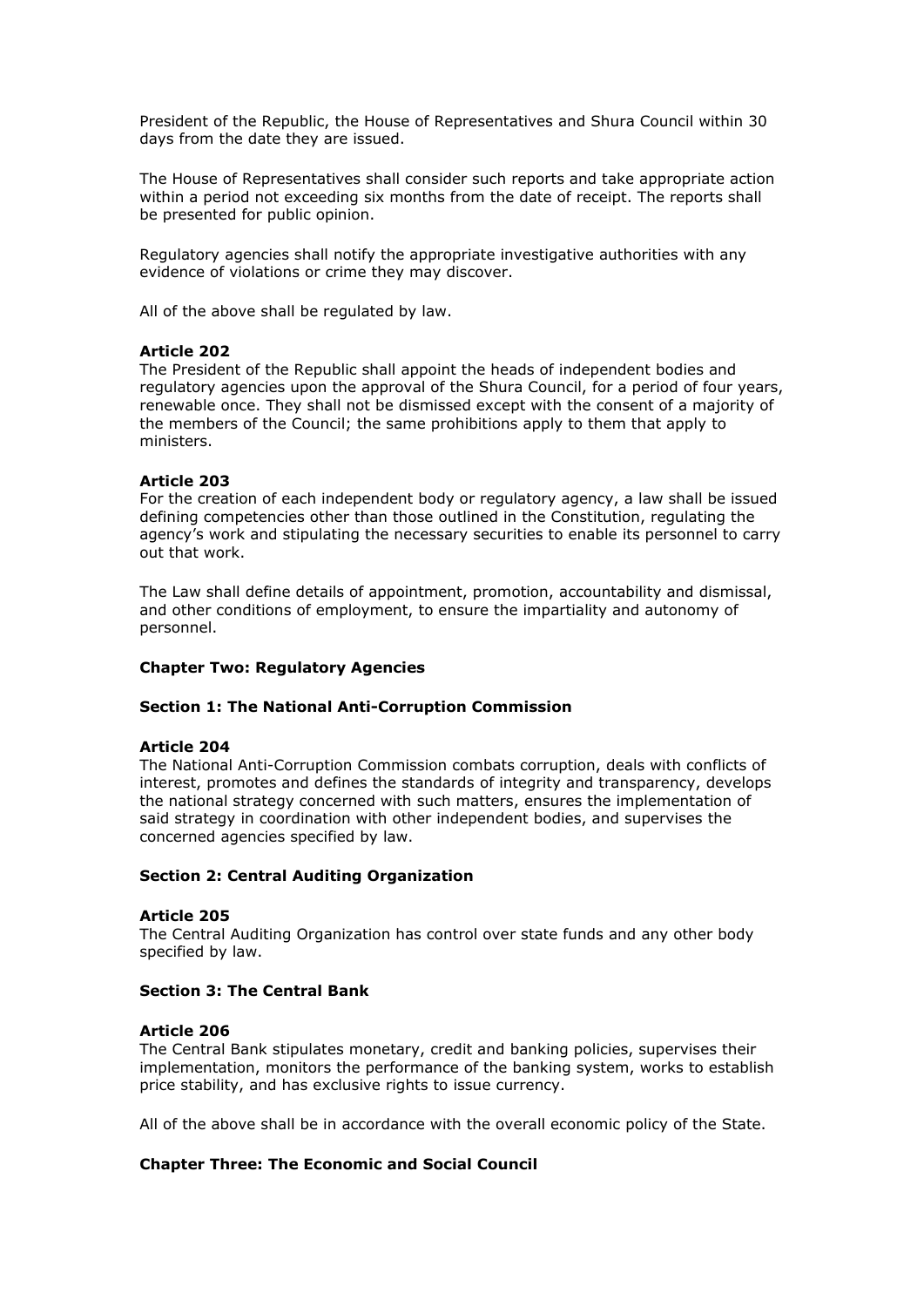The Economic and Social Council supports the participation of social groups in the preparation of economic, social and environmental policies, and promotes social dialogue.

The Cabinet, the House of Representatives and the Shura Council shall consult the Economic and Social Council on those policies and any related draft laws.

The Council shall consist of at least 150 members, selected by their elected organizations of trade unions, syndicates, associations of farmers, workers and professionals, and other social groups, provided the representation of workers and farmers makes up for at least 50 percent of the Council members.

Membership of this Council may not be combined with membership of the Cabinet or any of the Legislative Houses.

The details of forming the Council, electing its President, the regulations governing its work, and the means of presenting its recommendations to the state authorities shall be defined by law.

## **Chapter Four: The National Electoral Commission**

## **Article 208**

The National Electoral Commission is exclusively responsible for managing referendums and presidential, parliamentary and local elections, which shall include the preparation of a database of voters, input on the division of constituencies, control over electoral funding and expenditure, electoral campaigns and other procedures, up to the announcements of results.

The Commission may be entrusted with supervising the elections of trade unions and other organizations.

All of the above shall be regulated by law.

## **Article 209**

The National Electoral Commission shall be administered by a board made up of 10 members selected evenly from among the Deputies of the Court of Cassation, the Courts of Appeal, the State Council, the State Affairs and Administrative Prosecution, and elected by their respective assemblies from outside their board members, to be fully delegated for exclusive work at the Commission for one term of six years. The presidency of the Commission shall go to its longest-serving member from the Court of Cassation.

Elections shall be held to renew half of the Commission members every three years.

The Commission may refer to public figures or specialists deemed to have relevant expertise in the field of elections. The Commission shall have an executive body.

All of the above shall be regulated by law.

# **Article 210**

Voting and counting of votes in referendums and elections run by the Commission shall be administered by its affiliated members under the overall supervision of the Board. Members shall be furnished with the necessary securities that enable them to perform their role with impartiality and autonomy.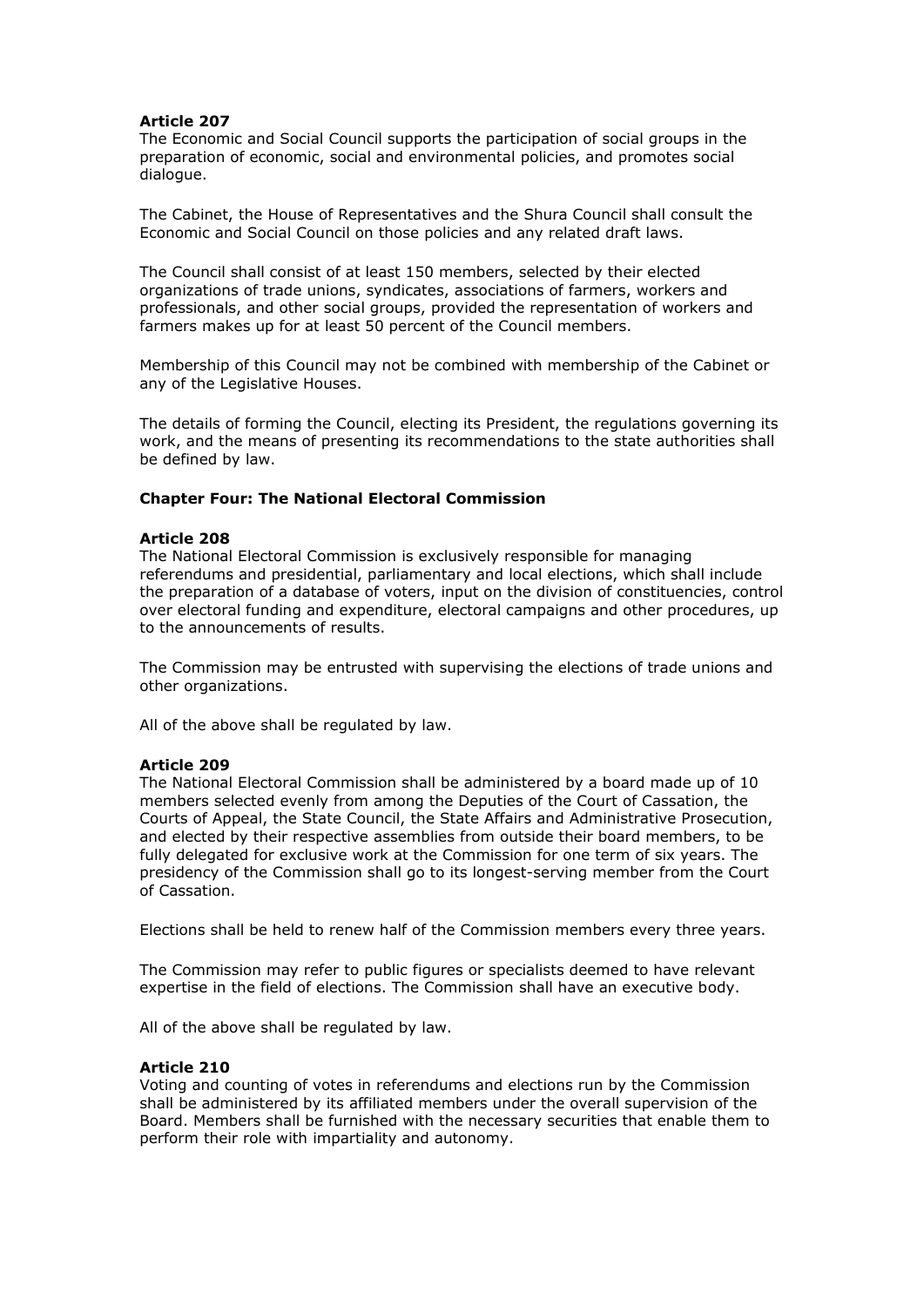As an exceptional measure, the Commission shall delegate the overseeing of voting and counting of votes to members of the judiciary for at least 10 years from the date the constitution is ratified, all as regulated by law.

# **Article 211**

The Supreme Administrative Court shall adjudicate on appeals brought against the decisions of the National Electoral Commission pertaining to referendums and parliamentary or presidential elections and their results. Appeals pertaining to local elections shall be brought before an administrative court.

The law regulates the procedure for appeals and the timeline for adjudication in a manner that does not disrupt the electoral process or the announcement of final results. The final results of referendums or presidential elections may not be challenged after their announcement.

In all cases, the announcement of results must take place within a period not exceeding eight days from the ballot date.

# **Chapter Five: Independent bodies**

# **Section 1: The Supreme Authority for Endowment Affairs**

## **Article 212**

The High Authority for Endowment Affairs regulates, supervises and monitors public and private endowments, ensures their adherence to sensible administrative and economic standards, and raises awareness about endowments in society.

## **Section 2: The Supreme Authority for Heritage Conservation**

## **Article 213**

The Supreme Authority for Heritage Conservation regulates the means of protecting the cultural and architectural heritage of Egyptians, supervises its collection and documentation, safeguards its assets, and revives awareness of its contributions to human civilization.

This Authority shall undertake the documentation of the 25 January revolution.

# **Section 3: The National Council for Education and Scientific Research**

## **Article 214**

The National Council for Education and Scientific Research develops the national strategy for education in all its forms and all its stages, ensures integration between the stages, promotes scientific research, develops national standards for the quality of education and scientific research, and monitors the implementation of such standards.

## **Section 4: Independent Press and Media Organizations**

## **Article 215**

The National Media Council regulates the affairs of radio, television, and printed and digital press, among others.

The Council shall ensure the freedom of media in all its forms, safeguard plurality, fight centralization and monopoly, protect the interests of the public, and establish controls and regulations ensuring the commitment of media to adhere to professional and ethical standards, to preserve the Arabic language, and to observe the values and constructive traditions of society.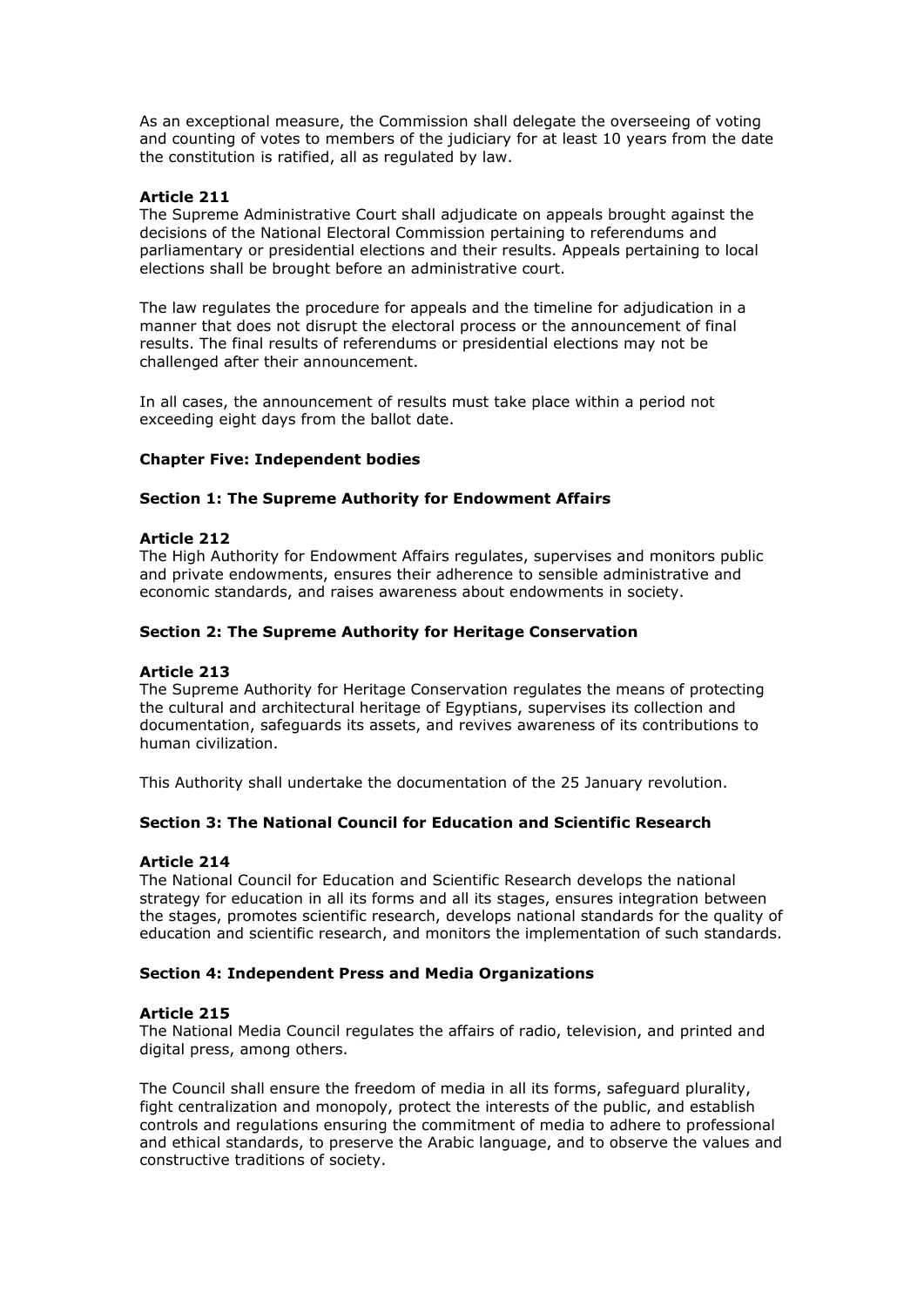The National Press and Media Association manages State-owned press and media institutions and undertakes the development of them and their assets to maximize their national investment value and ensure their adherence to sensible professional, administrative and economic standards.

# **PART V: FINAL AND TRANSITIONAL PROVISIONS**

## **Chapter One: Amendments to the Constitution**

## **Article 217**

The amendment of one or more of the Constitution articles may be requested by the President of the Republic or the House of Representatives. The request shall specify the articles to be amended and the reasons for the amendments, and if initiated by the House of Representatives shall be signed by at least five House of Representatives Members.

In all cases, the House of Representatives and Shura Council shall debate the request within 30 days from the date of its receipt; each council shall issue its decision to accept the request in whole or in part by two-thirds majority of its members.

If the request is rejected, the same amendments may not be requested again before the next legislative term.

# **Article 218**

If the amendment request is approved by both Houses, each of them shall discuss the text of the articles to be amended within 60 days from the date of approval; if approved by a two-thirds majority of each House, the amendment shall be put to public referendum within 30 days from the date of approval.

The amendment shall be effective from the date of announcement of the referendum result.

## **Chapter Two: General Provisions**

## **Article 219**

The principles of Islamic Sharia include general evidence, foundational rules, rules of jurisprudence, and credible sources accepted in Sunni doctrines and by the larger community.

## **Article 220**

Cairo is the capital of the State. The capital may be moved by law.

## **Article 221**

The National Flag, the State's emblem, decorations, insignia, seal and the National Anthem are defined by law.

## **Article 222**

Provisions stipulated by laws and regulations prior to the proclamation of this Constitution shall remain valid and in force. They may not be amended or repealed except in accordance with the regulations and procedures prescribed in the Constitution.

## **Article 223**

Laws shall be published in the Official Gazette within 15 days from the date of their issuance, to be effective 30 days from the day following the date of publication, unless the law has specified a different date.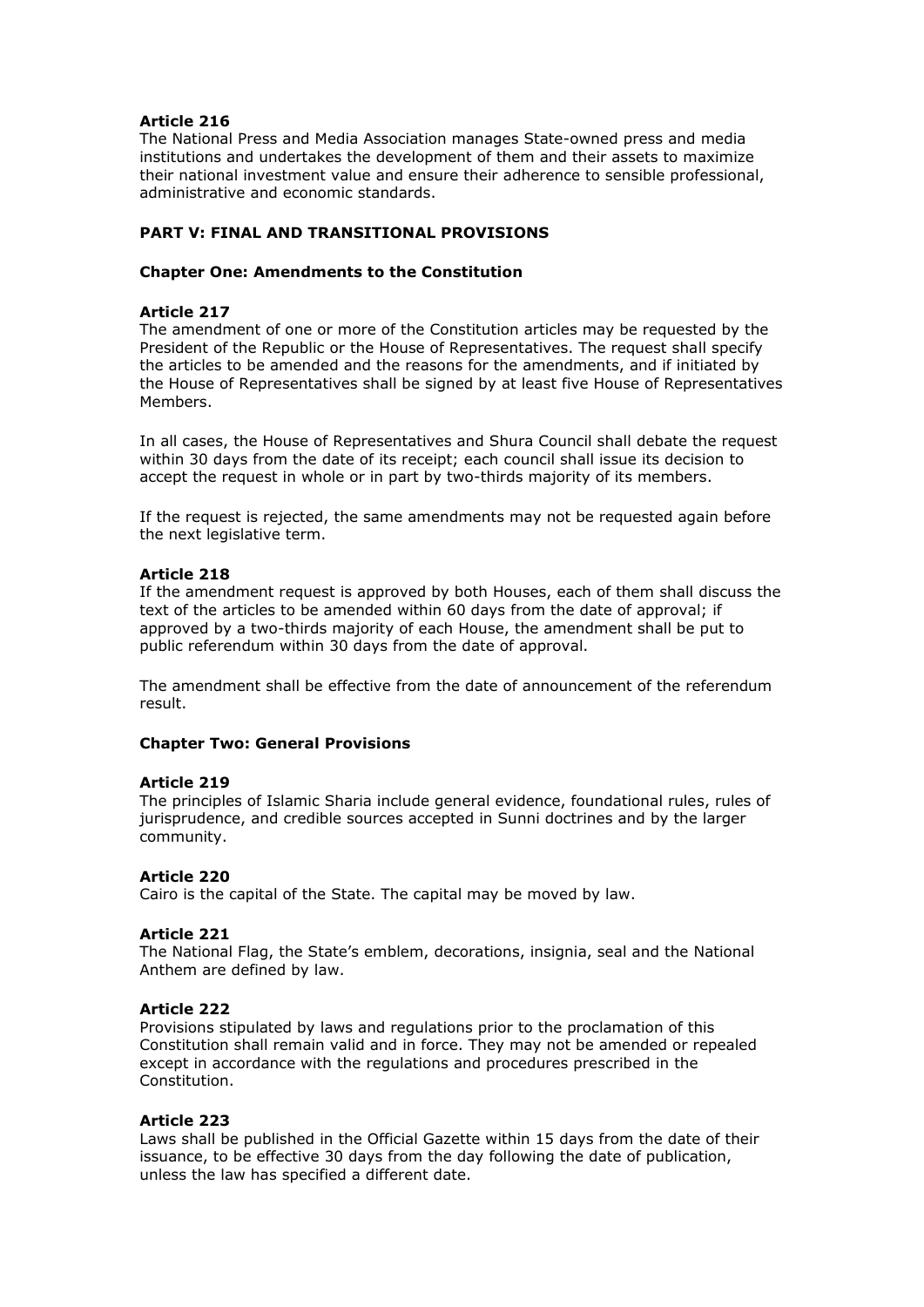Provisions of the laws shall apply only from the date of their enforcement and shall have no retroactive effect. However, with the approval of a two-thirds majority of the members of the House of Representatives, provisions to the contrary may be made in articles pertaining to non-criminal and non-tax-related matters.

# **Article 224**

Elections of the House of Representatives, Shura Council and local councils shall be held in accordance with the system of individual candidacy, a list-based system, a combination of the two, or any other electoral system defined by law.

# **Article 225**

This Constitution shall be in force as of the date of announcing the public approval of it in a referendum, based on a majority of valid votes of the referendum participants.

# **Chapter Three: Transitional Provisions**

# **Article 226**

The current presidential term comes to an end four years from the date of the President taking office. He may only be re-elected only once.

## **Article 227**

Every position for which a limited term is stipulated in the constitution or by law, whether a non-renewable or renewable once, is calculated from the date the position was assumed. The term of office shall also expire if the person in office reaches the retirement age as prescribed by law.

# **Article 228**

The High Elections Commission, existing at the time this Constitution comes into effect, shall undertake the full supervision of the first parliamentary elections. The funds of the Committee and of the High Presidential Elections Committee are transferred to the National Electoral Commission, as soon as the latter is formed.

## **Article 229**

Procedures for the first parliamentary elections shall begin within 60 days of this Constitution coming into effect, the first legislative term held within 10 days from the date of announcing the final result of the elections.

In this House of Representatives, farmers and workers shall have a minimum of 50 percent representation.

A worker refers to anyone who is hired by another for a fee or salary. A farmer refers to anyone who has taken agriculture as a profession for a minimum of 10 years preceding parliamentary nomination.

The standards and regulations required for a candidate to be considered a farmer or a work shall be determined by law.

## **Article 230**

The existing Shura Council shall assume full legislative authority until the new House of Representatives is formed. Full legislative authority will then be transferred to the House of Representatives, until the election of a new Shura Council, which shall occur within six months from the start of the House of Representatives' session.

## **Article 231**

The first legislative elections following the adoption of this Constitution shall be held in the following manner: Two-thirds of the seats are to be won by a list-based electoral